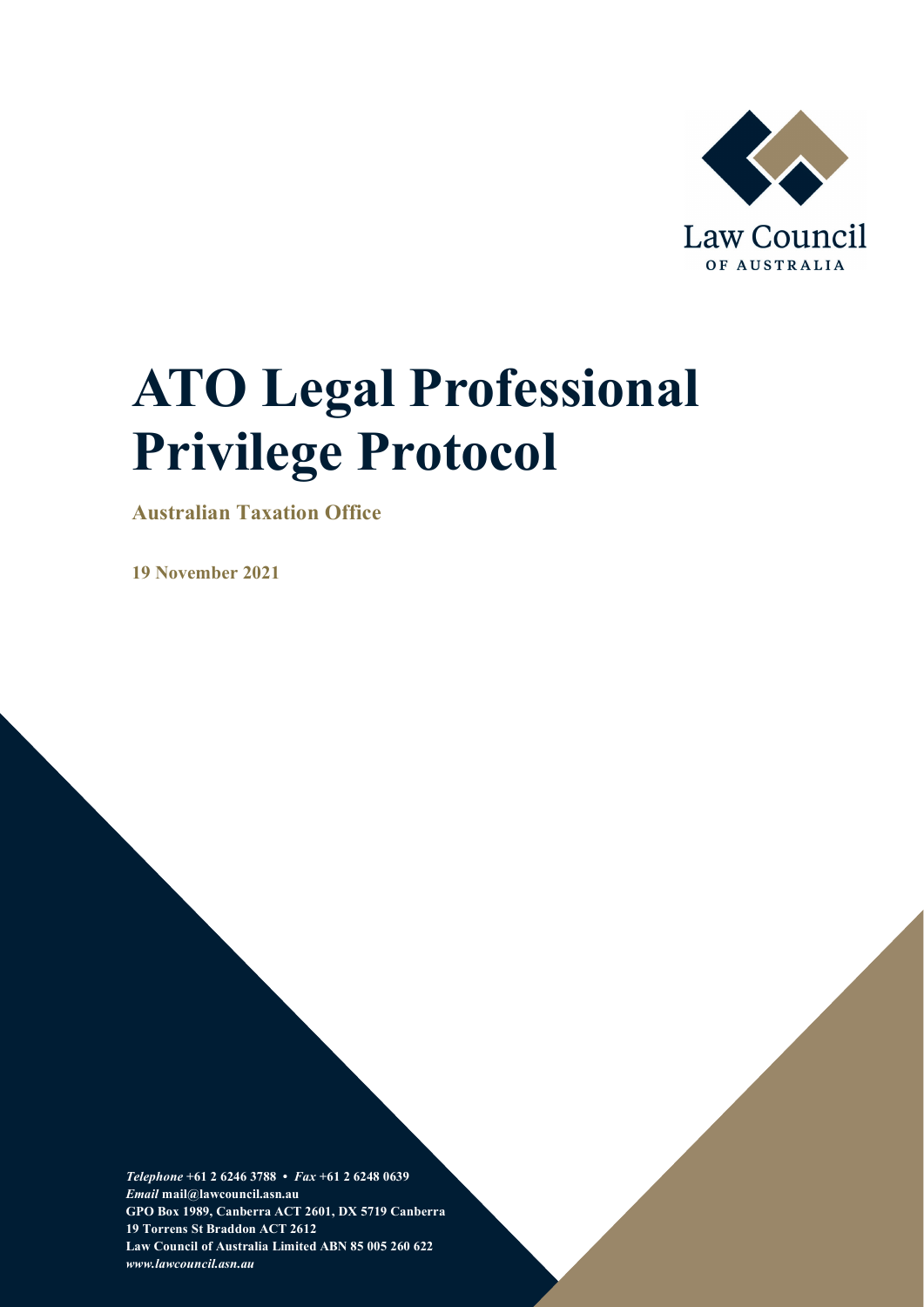# Table of Contents

| Preliminary comments on Legal Professional Privilege and the present setting 6      |  |
|-------------------------------------------------------------------------------------|--|
|                                                                                     |  |
|                                                                                     |  |
|                                                                                     |  |
|                                                                                     |  |
|                                                                                     |  |
|                                                                                     |  |
|                                                                                     |  |
|                                                                                     |  |
|                                                                                     |  |
|                                                                                     |  |
|                                                                                     |  |
| Subject line or topic, and suggested best practice particularisation of the purpose |  |
|                                                                                     |  |
| Civil / administrative penalties and the fraud, crime or improper purposes          |  |
|                                                                                     |  |
|                                                                                     |  |
|                                                                                     |  |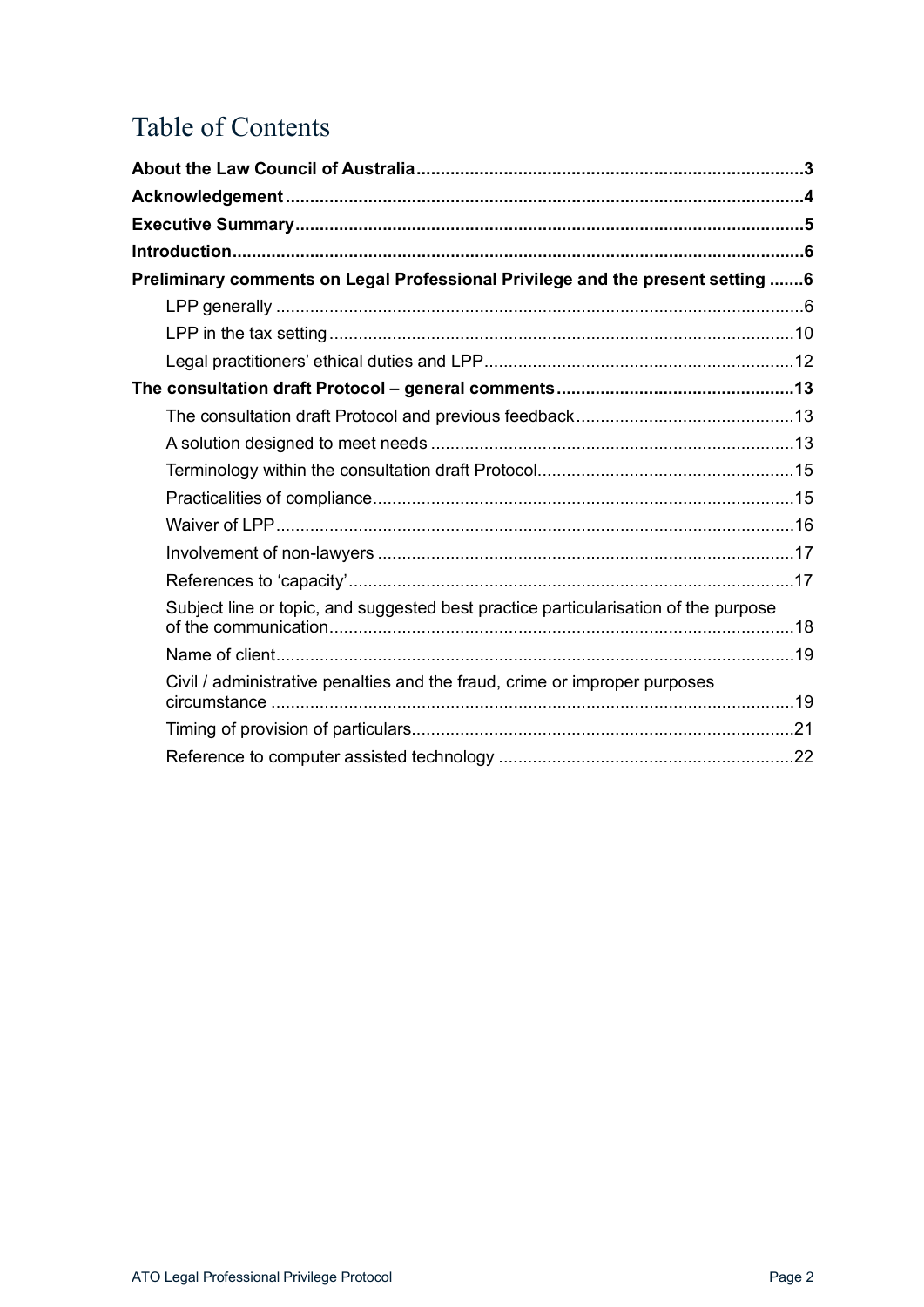# <span id="page-2-0"></span>About the Law Council of Australia

The Law Council of Australia exists to represent the legal profession at the national level, to speak on behalf of its Constituent Bodies on national issues, and to promote the administration of justice, access to justice and general improvement of the law.

The Law Council advises governments, courts and federal agencies on ways in which the law and the justice system can be improved for the benefit of the community. The Law Council also represents the Australian legal profession overseas, and maintains close relationships with legal professional bodies throughout the world.

The Law Council was established in 1933, and represents 16 Australian State and Territory law societies and bar associations and Law Firms Australia, which are known collectively as the Council's Constituent Bodies. The Law Council's Constituent Bodies are:

- Australian Capital Territory Bar Association
- Australian Capital Territory Law Society
- Bar Association of Queensland Inc
- Law Institute of Victoria
- Law Society of New South Wales
- Law Society of South Australia
- Law Society of Tasmania
- Law Society Northern Territory
- Law Society of Western Australia
- New South Wales Bar Association
- Northern Territory Bar Association
- Queensland Law Society
- South Australian Bar Association
- Tasmanian Bar
- Law Firms Australia
- The Victorian Bar Inc.
- Western Australian Bar Association

Through this representation, the Law Council effectively acts on behalf of more than 60,000 lawyers across Australia.

The Law Council is governed by a board of 23 Directors – one from each of the constituent bodies and six elected Executive members. The Directors meet quarterly to set objectives, policy and priorities for the Law Council. Between the meetings of Directors, policies and governance responsibility for the Law Council is exercised by the elected Executive members, led by the President who normally serves a 12 month term. The Council's six Executive members are nominated and elected by the board of Directors.

Members of the 2021 Executive as at 1 January 2021 are:

- Dr Jacoba Brasch QC, President
- Mr Tass Liveris, President-Elect
- Mr Ross Drinnan, Treasurer
- Mr Luke Murphy, Executive Member
- Mr Greg McIntyre SC, Executive Member
- Ms Caroline Counsel, Executive Member

The Chief Executive Officer of the Law Council is Mr Michael Tidball. The Secretariat serves the Law Council nationally and is based in Canberra.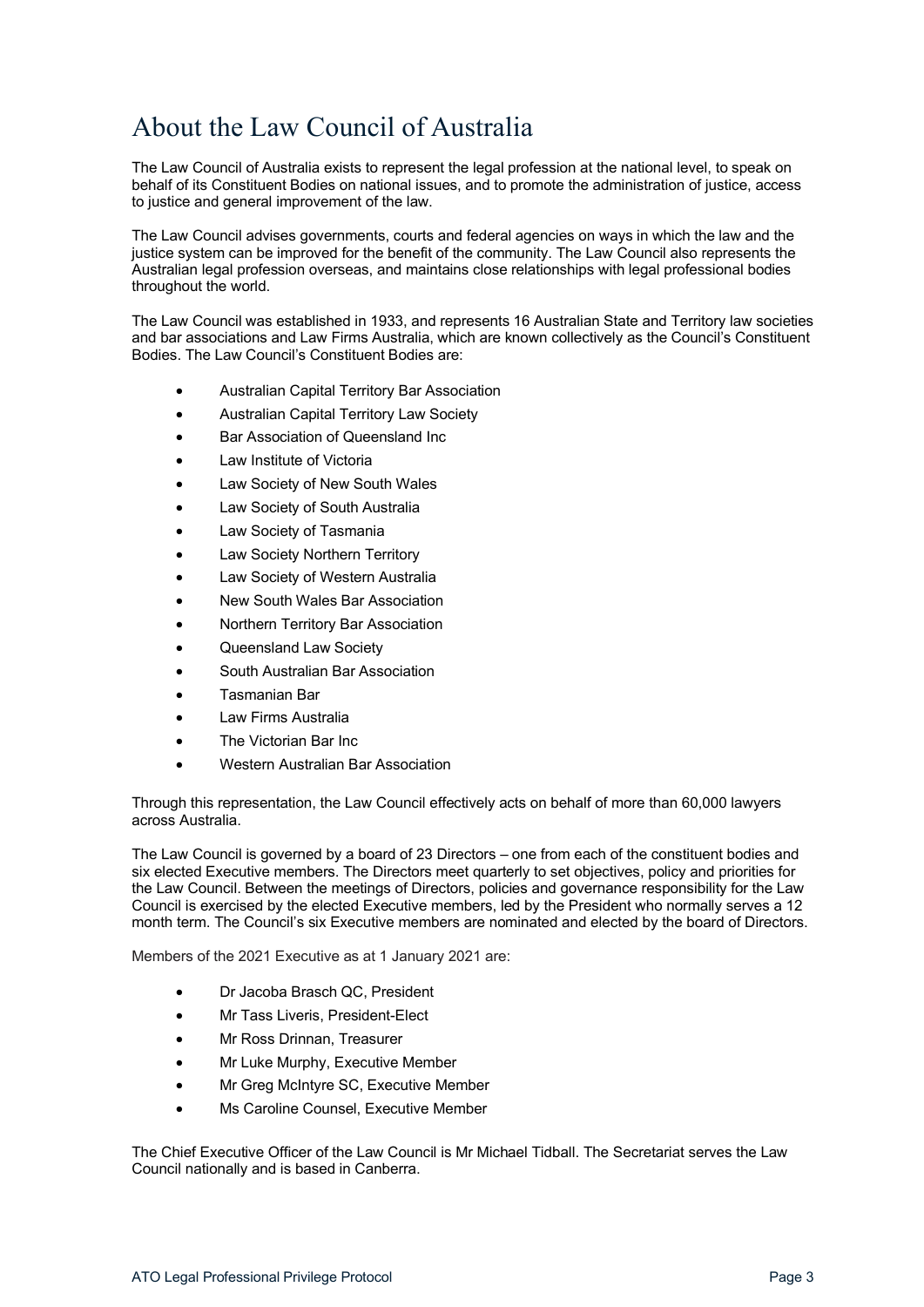# <span id="page-3-0"></span>Acknowledgement

The Law Council is grateful for the contribution of its Business Law Section in the preparation of this submission, particularly its Taxation Committee and associated Working Group.

The Law Council also appreciates input provided by its Professional Ethics Committee, in addition to views provided by the Law Society of New South Wales, the New South Wales Bar Association and Queensland Law Society.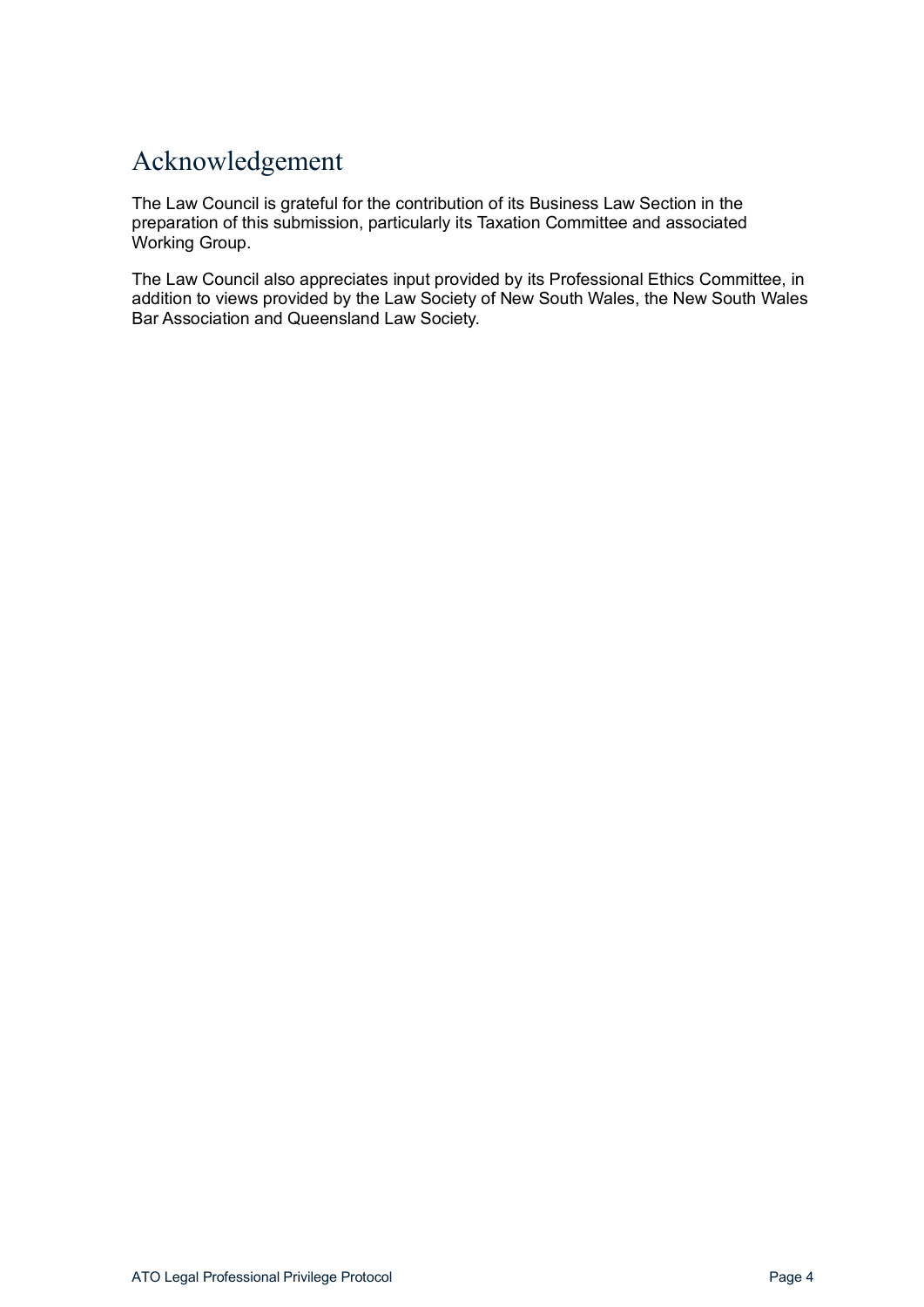# <span id="page-4-0"></span>Executive Summary

- 1. The Law Council of Australia appreciates the context underpinning the development of the Australian Taxation Office's (**ATO**) draft legal professional privilege (**LPP**) protocol (**consultation draft Protocol**), and welcomes attempts to assist advisers and taxpayers to work through LPP matters. Indeed, the Law Council and its Business Law Section (**BLS**) acknowledges the ATO's constructive engagement to date with its Working Group consisting of members of the BLS Taxation Committee, and welcomes those areas in the consultation draft Protocol that have been amended to reflect previous feedback provided by this Working Group.
- 2. This submission raises a number of key concerns with the consultation draft Protocol, both in terms of its consistency with established principles of LPP, and professional and ethical obligations held by the legal profession. In terms of specific feedback, the Law Council offers a number of observations in relation to the practical effect of the consultation draft Protocol, including in relation to:
	- instances where the ATO appears to be requesting information concerning the subject matter in respect of which advice is given (including matters such as subject lines, topics and client names);
	- the appropriateness of terminology used throughout the consultation draft Protocol;
	- the practicality of performing all of the required steps, and assembling all the required particulars, for each individual document in large-scale information requests;
	- the possibility that the Commissioner will claim that LPP has been waived due to the level of detail expected by way of particulars;
	- the ATO's apparent concern with arrangements involving junior non-lawyer staff such as law graduates or paralegals, acting under the direction or supervision of lawyers; and
	- the consultation draft Protocol's approach to communications or documents in the furtherance of an act that renders someone liable to administrative penalties.
- 3. These matters, and others, are addressed in further detail within this submission. At all times, this response intends to promote the view that it is in both the ATO's and the community's interests to achieve the dual goals of:
	- providing the Commissioner with the documents to which he is entitled; and
	- preserving confidentialities that LPP claimants are entitled to preserve.
- 4. The Law Council looks forward to continuing to work collaboratively with the ATO and other stakeholders to pursue an acceptable protocol that strikes the correct balance between these two objectives.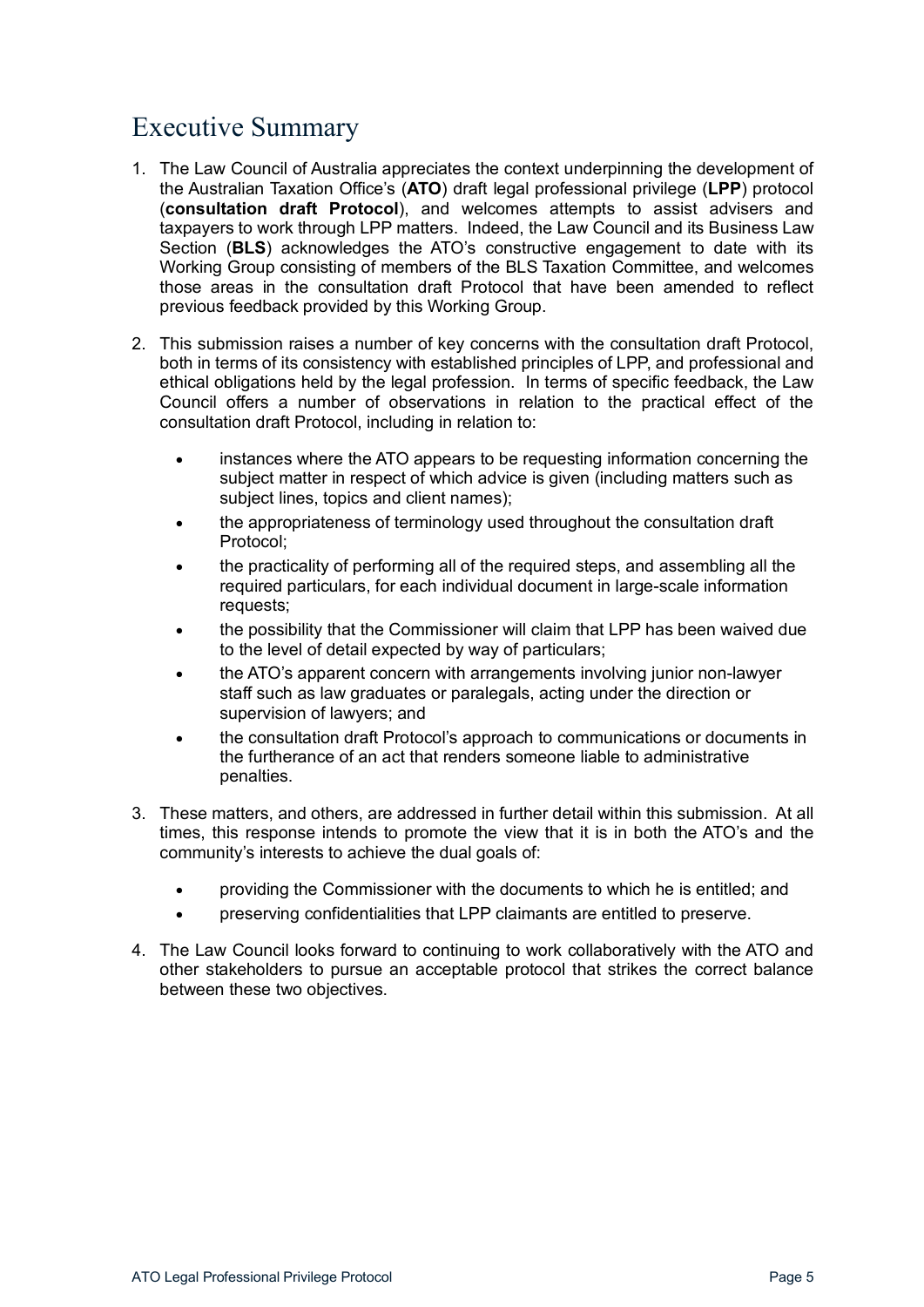### <span id="page-5-0"></span>Introduction

- 5. The Law Council's engagement with the consultation draft Protocol has its origins in the work of a small group comprising a Working Group of the Taxation Committee of the Law Council's BLS and representatives of the ATO that began in 2019.
- <span id="page-5-6"></span>6. Throughout this process, the Law Council through its BLS Working Group has maintained the fundamental policy position that:
	- (a) the Commissioner of Taxation ought to be provided with the information and material and documents that he is entitled to under the law; and
	- (b) taxpayers ought to be entitled to preserve confidentiality in respect of communications between them and their lawyers in accordance with the longestablished LPP doctrine.
- <span id="page-5-7"></span>7. The Working Group has also maintained an approach that a critical feature of a protocol on this topic is that whatever is put in place, what is called for is a set of procedures that achieve the dual goals in paragraph [6] above in a practical and efficient way.
- 8. This is consistent with the views of the Australian Law Reform Commission in relation to LPP over tax advice that 'in order to promote compliance, clients ought to be protected fully in their communications in relation to tax law in the same way they are in other areas of the law'.[1](#page-5-3)
- 9. The Law Council and its Working Group appreciate the ongoing dialogue with the ATO on the development of the consultation draft Protocol, and in particular that the ATO understands and seeks to achieve these goals, and without reservation acknowledges those of the suggestions made that have been adopted and integrated into the draft.
- 10. The following submissions provide (and in some cases restate) feedback on the consultation draft Protocol, including in relation to the scope of the material covered, the practical compliance challenges created by the document, and the implications for the legal profession with regard to existing ethical duties and professional obligations.

## <span id="page-5-1"></span>Preliminary comments on Legal Professional Privilege and the present setting

#### <span id="page-5-2"></span>**LPP generally**[2](#page-5-4)

11. The LPP doctrine<sup>[3](#page-5-5)</sup> is an important aspect of Australia's system of administration of justice. The purpose of the privilege is to facilitate the application of the rule of law in

<span id="page-5-3"></span><sup>1</sup> Australian Law Reform Commission*, Privilege in Perspective: Client Legal Privilege in Federal Investigations (ALRC Report 107)* (February 2008), 31.

<span id="page-5-4"></span><sup>&</sup>lt;sup>2</sup> In earlier dialogue the Law Council's Working Group has been more fulsome on this topic. Some of those matters can be repeated shortly as they give a contextual element that might otherwise be missed.

<span id="page-5-5"></span><sup>3</sup> In 1995 the *Evidence Act 1995* (Cth) came into effect, creating a client legal privilege concept that is broadly similar to LPP. That Act applies to litigation in all Federal Courts, which include the High Court, the Federal Court and the Family Court. It does not apply to the use of the Commissioner's coercive information gathering powers. See *Barnes and Anor v Federal Commissioner of Taxation* (2007) 242 ALR 601 at [4] (Tamberlin, Stone and Siopis JJ) referring to *Esso Australia Resources Ltd v Commissioner of Taxation* (1999) 201 CLR 49 (*Esso*) at 59-63 (Gleeson CJ, Gaudron and Gummow JJ):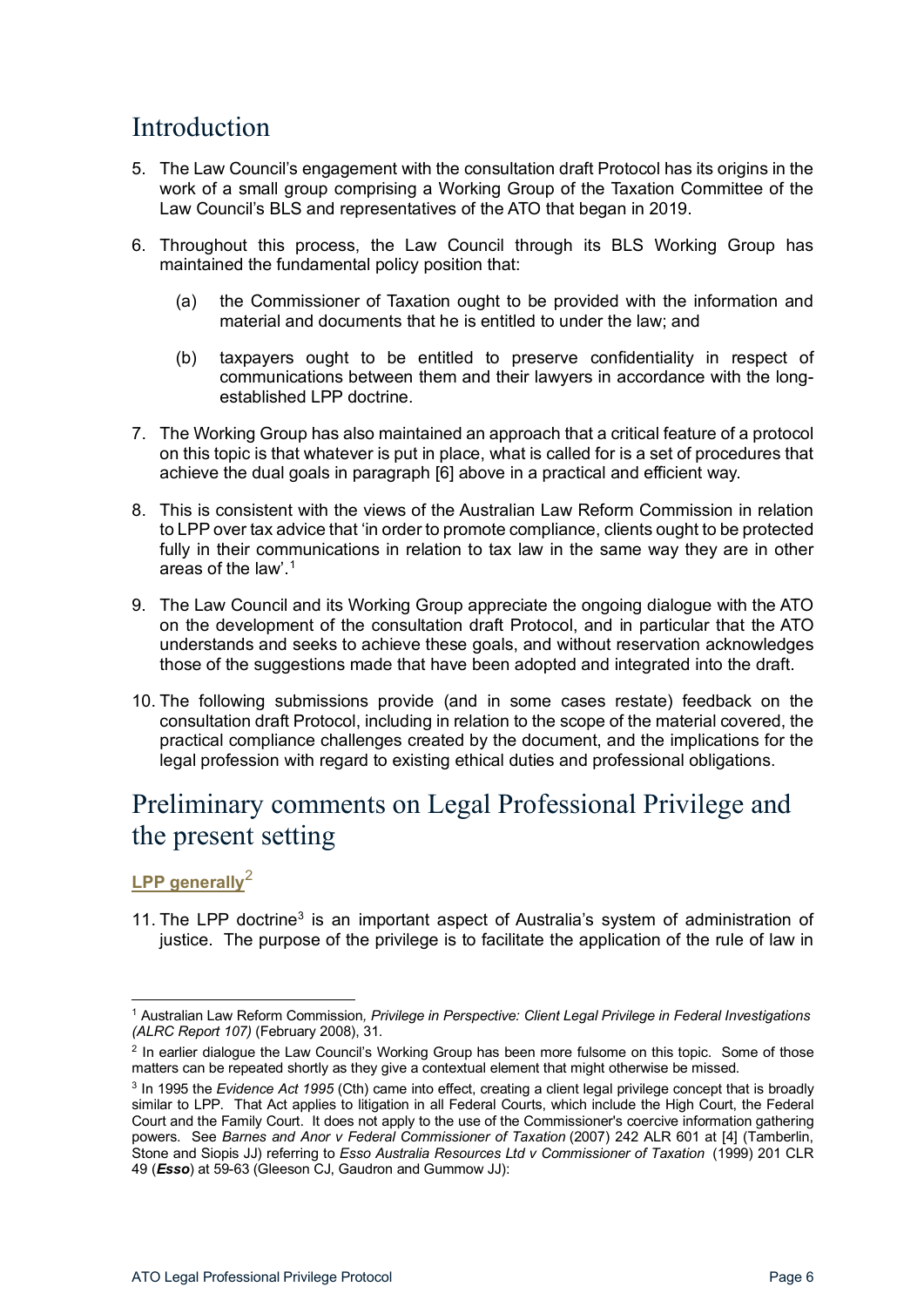the public interest.<sup>4</sup> As such, LPP plays an important role for the contemporary Australian community.

12. The rationale for LPP was set out in *Grant v Downs*[5](#page-6-1) in the following terms:

*it promotes the public interest because it assists and enhances the administration of justice by facilitating the representation of clients by legal advisers, the law being a complex and complicated discipline. This it does by keeping secret their communications, thereby inducing the client to retain the solicitor and seek his advice, and encouraging the client to make a full and frank disclosure of the relevant circumstances to the solicitor. The existence of the privilege reflects, to the extent to which it is accorded, the paramountcy of this public interest over a more general public interest, that which requires that in the interests of a fair trial litigation should be conducted on the footing that all relevant documentary evidence is available. As a head of privilege legal professional privilege is so firmly entrenched in the law that it is not to be exorcised by judicial decision.*[6](#page-6-2)

- 13. The doctrine of LPP protects certain communications in the context of the confidential relationship of lawyers and clients but not communications in other confidential relationships such as accountants and clients.<sup>7</sup> It is a substantive right of the client and so can only be waived by the client and not their lawyer. This adds to the complexity of procedures under a protocol, because when it is asserted by a lawyer, it is the lawyer doing so either in discharge of professional obligations to the client,  $8$  or, on occasions, on the client's behalf.<sup>[9](#page-6-5)</sup>
- 14. The privilege is a protection afforded to communications with lawyers, and some communications between non-lawyers that are connected to communications with lawyers. This recognises that administration of the law is a combined function of the courts and the legal profession, with that administration more frequently and directly being administered by the profession.<sup>10</sup> Advice and legal services from lawyers (in private practice, government practice, and/or working as such in-house in employment settings) forms part of the legal process,<sup>[11](#page-6-7)</sup> and therefore an integral part of the system of administration of justice. In many respects, practising lawyers' work is invisible. Courts at the apex of the system of administration of justice do the more visible work. In Australia there are just over 1,100 judicial officers<sup>[12](#page-6-8)</sup> but the work of in excess of

<sup>5</sup> *Grant v Downs* (1976) 135 CLR 674.

*Claims for privilege are to be determined by common law principles and not pursuant to the provisions of the Evidence Act 1995 (Cth) because this case is concerned with an application in the nature of discovery before hearing …*

Various state parliaments have enacted evidence acts that are similar to the *Evidence Act 1995* (Cth). They too have no application to the Commissioner's access and notice powers. This protocol therefore deals with the LPP doctrine as understood, and the subject of decisions of the Courts, by the common law.<br><sup>4</sup> See *Baker v Campbell* (1983) 153 CLR 130 at 59 (Gibbs CJ), at 74 (Mason J), at 95 (Wilson J), at 105-106

<span id="page-6-0"></span><sup>(</sup>Brennan J), at 114 (Deane J) and at 129 (Dawson J).

<span id="page-6-2"></span><span id="page-6-1"></span><sup>6</sup> Ibid, at 685 (Stephen, Mason and Murphy JJ). See also *Glencore International AG v FCT* (2019) 265 CLR 646; [2019] HCA 26 at [27] to [30] (*Glencore*) and *Kennedy v Wallace & Ors* (2004) 142 FCR 185 at [201] (Allsop J).

<sup>7</sup> *Baker v Campbell* (1983) 153 CLR 52 at 128 (Dawson J).

<span id="page-6-4"></span><span id="page-6-3"></span><sup>&</sup>lt;sup>8</sup> Even beyond a professional relationship, a bailee of privileged documents is obliged to make an LPP claim so as to preserve the confidentiality of the content of those documents: *Federal Commissioner of Taxation & Ors v Citibank Limited* (1989) 20 FCR 403 (*Citibank*) at [18] (Bowen CJ & Fisher J).

<span id="page-6-5"></span><sup>9</sup> *Commissioner of Australian Federal Police v Propend Finance* (1997) 188 CLR 501 (*Propend*).

<span id="page-6-6"></span><sup>10</sup> See *Carter v Northmore Hale Davey & Leake* (1995) 183 CLR 121 (*Carter*) at 127 (Brennan J).

<sup>11</sup> See *Baker v Campbell* (1983) 153 CLR 52 at 130 (Dawson J).

<span id="page-6-8"></span><span id="page-6-7"></span><sup>12</sup> Australian Institute of Judicial Administration *Judicial Gender Statistics: Number and Percentage of Women Judges and Magistrates* (30 June 2020).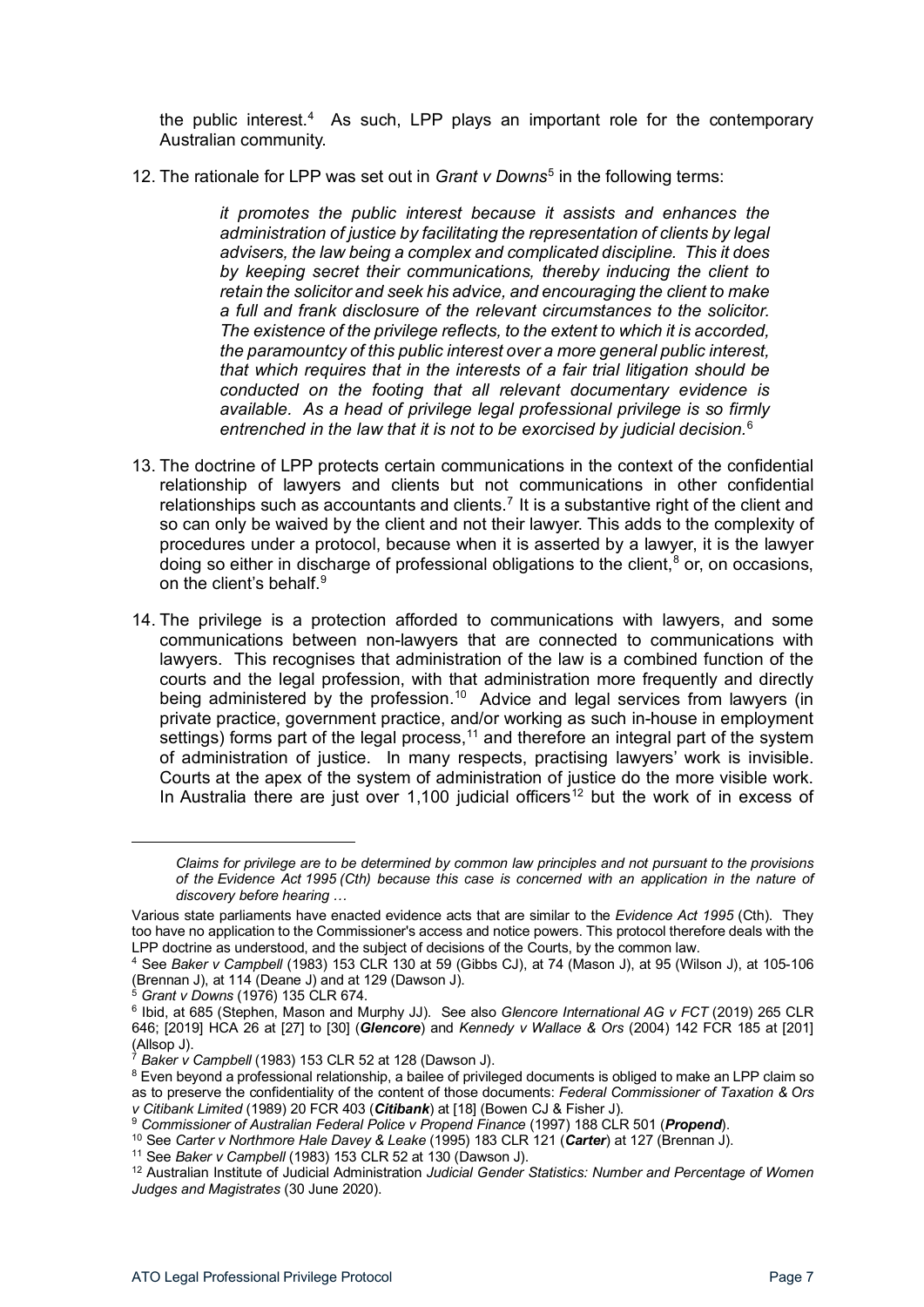83,000<sup>[13](#page-7-0)</sup> lawyers in Australia contributes significantly to the system of administration of justice. Each of those practising lawyers has responsibilities and duties, first to the courts and second to their clients, to uphold the law in their service to their clients. Those duties and responsibilities have led to a balance of competing interests in favour of the public interest of complete protection of disclosure of communications between client and lawyer so as to facilitate the administration of justice that underpins the legal professional/client legal privilege doctrine. That balancing exercise is the outcome which reflects the common law's recognition that security of communications protected by the privilege must prevail over establishment of truth or the interests of a fair trial in a particular instance.<sup>14</sup> The LPP doctrine promotes the administration of justice through the fostering of trust and candour in the relationship between lawyer and client<sup>[15](#page-7-2)</sup> ensuring a client can obtain full and frank legal advice from their lawyer. It follows that, subject to rare and express exceptions, it also prevails over a government agency's interest in information.

15. In *AWB v Cole (No. 5)*[16](#page-7-3) Young J observed that:

*Under the legal advice limb of legal professional privilege, a document will attract privilege if it was brought into existence for the dominant purpose of giving or obtaining legal advice.* [17](#page-7-4) (Citations omitted)

and that there was nothing controversial about Dawson J's formulation of the scope of legal advice privilege in *Waterford*: [18](#page-7-5)

*The legal professional privilege relied upon in this case is that which attaches to communications between a legal adviser and his client for the purpose of giving or receiving legal advice and to documents recording those communications or containing information for the purpose of enabling the advice to be given. In order to attract that privilege, the communications must be confidential and the legal adviser must be acting in his professional capacity.*[19](#page-7-6) (Citations omitted)

- <span id="page-7-8"></span>16. His Honour also summarised many of the LPP doctrine principles in the following terms $\cdot^{20}$  $\cdot^{20}$  $\cdot^{20}$ 
	- *(1) The party claiming privilege carries the onus of proving that the communication was undertaken, or the document was brought into existence, for the dominant purpose of giving or obtaining legal advice. The onus might be discharged by evidence as to the circumstances and context in which the communications occurred or the documents were brought into existence, or by evidence as to the purposes of the person who made the communication, or authored the document, or*

<span id="page-7-0"></span><sup>&</sup>lt;sup>13</sup> Urbis (commissioned by The Law Society of New South Wales, on behalf of the Conference of Law Societies), *2020 National Profile of Solicitors* (1 July 2021) 24 <https://www.lawsociety.com.au/advocacy-andresources/ gender-statistics/profiles-surveys-and-statistics>.

<span id="page-7-1"></span><sup>14</sup> See *Carter* (1995) 183 CLR 121 at 133-134 (Dean J).

<span id="page-7-2"></span><sup>15</sup> *Glencore International AG v FCT* (2019) 265 CLR 646.

<span id="page-7-3"></span><sup>&</sup>lt;sup>16</sup> AWB Limited v Honourable Terence Rhoderic Hudson Cole (No 5) (2006) 155 FCR 30.<br><sup>17</sup> Ibid at [41] and [42].

<span id="page-7-4"></span>

<span id="page-7-5"></span><sup>18</sup> *Waterford v Commonwealth* (1987) 163 CLR 54.

 $19$  Ibid.

<span id="page-7-7"></span><span id="page-7-6"></span><sup>20</sup>*AWB v Cole (No 5)* (2006) 155 FCR 30 at [\[44\].](http://www.austlii.edu.au/cgi-bin/viewdoc/au/cases/cth/FCA/2006/1234.html#para44) These principles were endorsed by Davies J in *Song v Commissioner of Taxation* [\[2018\] FCA 840](http://www.austlii.edu.au/cgi-bin/viewdoc/au/cases/cth/FCA/2018/840.html) at [5], *[Rodriguez & Sons v Queensland Bulk Water Supply authority](https://jade.io/article/593078)  [t/as Seqwater \(No 14\)](https://jade.io/article/593078)* [2018] NSWSC 939 and in McKenzie v Cash Converters International Ltd [2017] FCA 1564.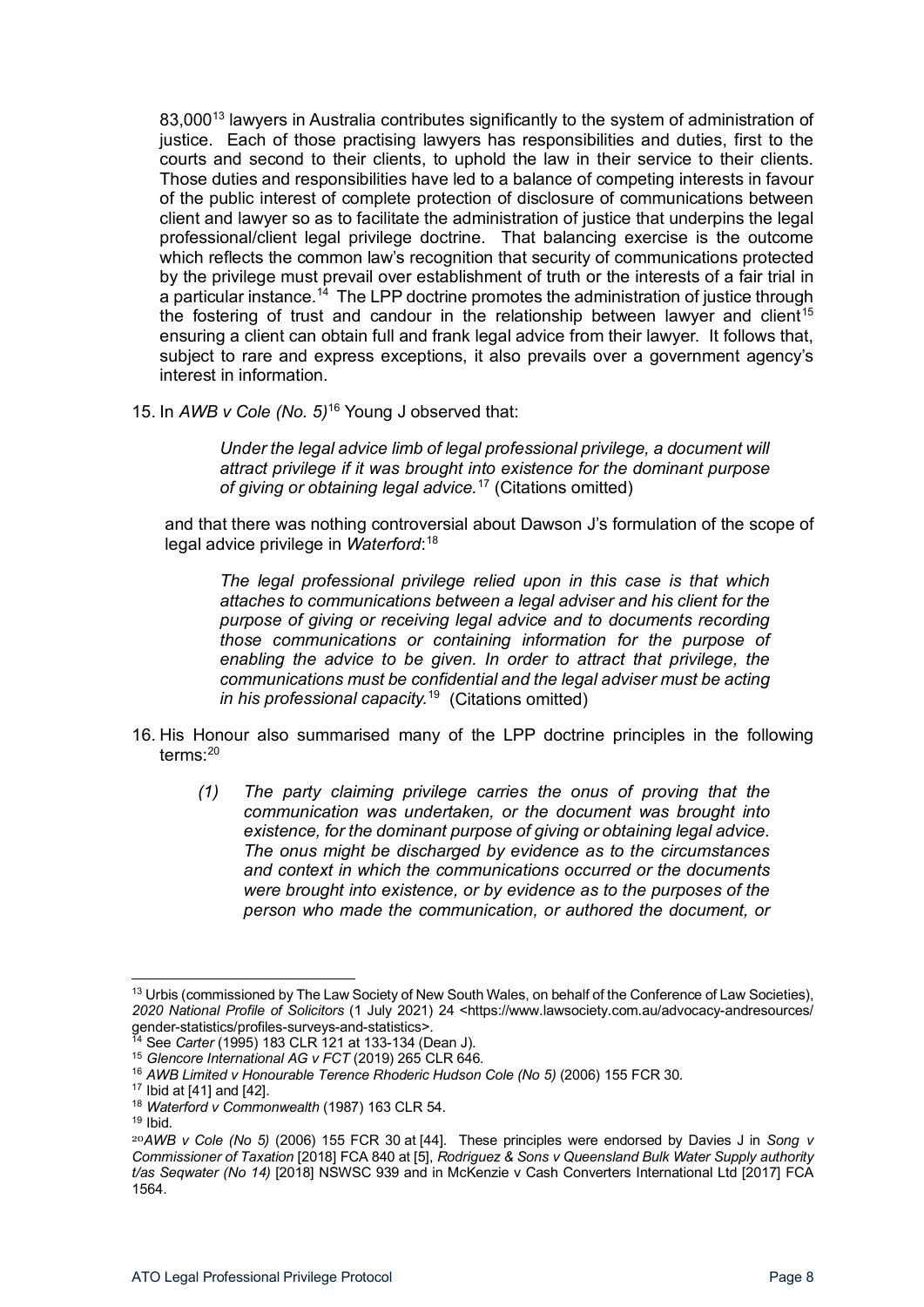*procured its creation. It might also be discharged by reference to the nature of the documents, supported by argument or submissions.*

- *(2) The purpose for which a document is brought into existence is a question of fact that must be determined objectively. Evidence of the intention of the document's maker, or of the person who authorised or procured it, is not necessarily conclusive. It may be necessary to examine the evidence concerning the purpose of other persons involved in the hierarchy of decision-making or consultation that led to the creation of the document and its subsequent communication.*
- *(3) The existence of legal professional privilege is not established merely by the use of verbal formula. Nor is a claim of privilege established by mere assertion that privilege applies to particular communications or that communications are undertaken for the purpose of obtaining or giving 'legal advice'. If assertions of that kind are received in evidence in support of the privilege claim, their conclusionary nature can leave unclear what advice was really being sought. There will be cases in which a claim of privilege will not be sustainable in the absence of evidence identifying the circumstances in which the relevant communication took place and the topics to which the instructions or advice were directed.*
- *(4) Where communications take place between a client and his or her independent legal advisers, or between a client's in-house lawyers and those legal advisers, it may be appropriate to assume that legitimate legal advice was being sought, absent any contrary indications. In Kennedy v Wallace, Black CJ and Emmett J inclined to the view that in the ordinary case of a client consulting a lawyer about a legal problem in uncontroversial circumstances, proof of those facts alone will provide a sufficient basis for a conclusion that legitimate legal advice is being sought or given.*
- *(5) A 'dominant purpose' is one that predominates over other purposes; it is the prevailing or paramount purpose.*
- *(6) An appropriate starting point when applying the dominant purpose test is to ask what was the intended use or uses of the document which accounted for it being brought into existence.*
- *(7) The concept of legal advice is fairly wide. It extends to professional advice as to what a party should prudently or sensibly do in the relevant legal context; but it does not extend to advice that is purely commercial or of a public relations character.*
- *(8) Legal professional privilege protects the disclosure of documents that record legal work carried out by the lawyer for the benefit of the client, such as research memoranda, collations and summaries of documents, chronologies and the like, whether or not they are actually provided to the client.*
- *(9) Subject to meeting the dominant purpose test, legal professional privilege extends to notes, memoranda or other documents made by officers or employees of the client that relate to information sought by the client's legal adviser to enable him or her to advise: Stirling at 246. The privilege extends to drafts, notes and other material brought into*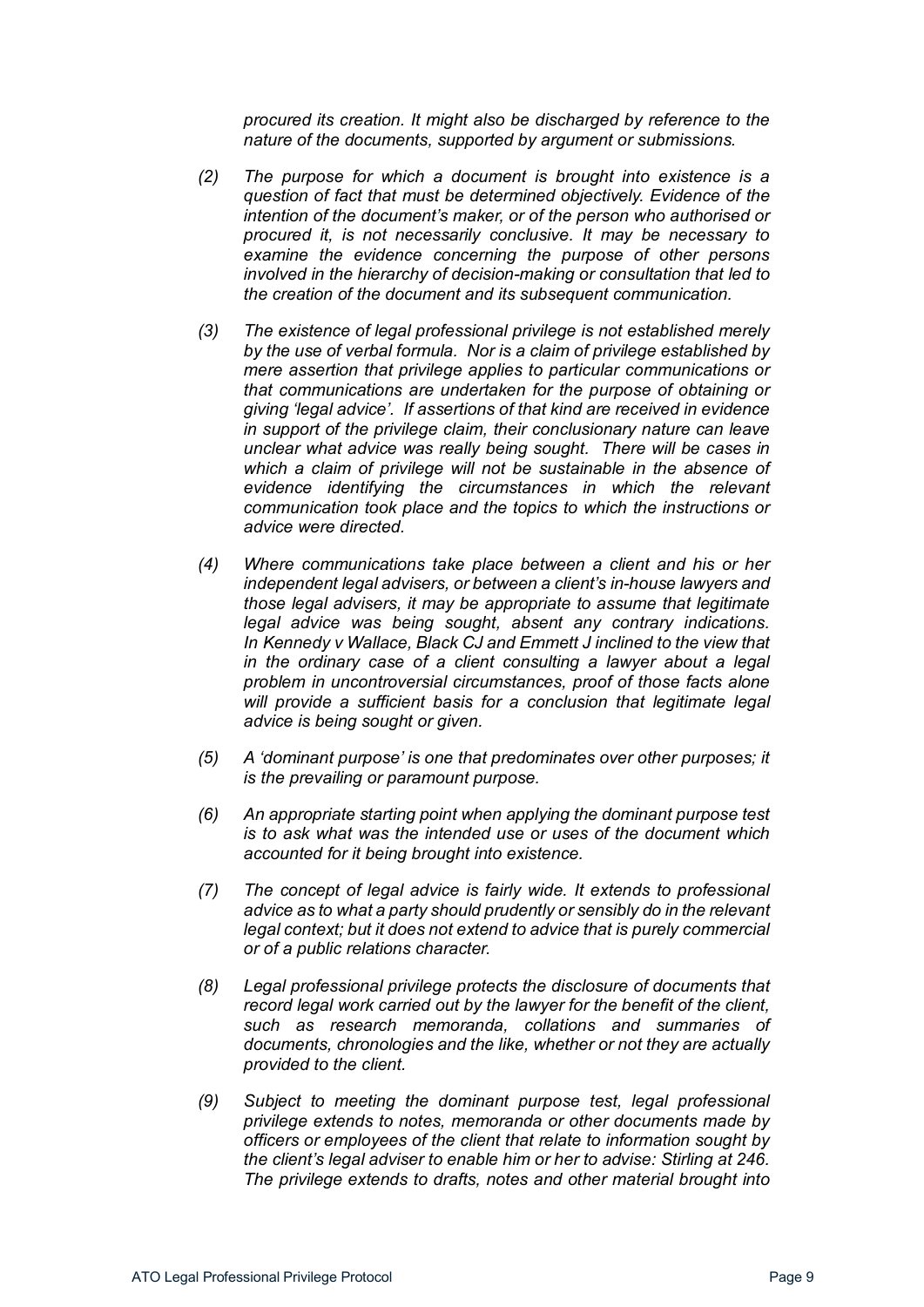*existence by the client for the purpose of communication to the lawyer, whether or not they are themselves actually communicated to the lawyer.*

- *(10) Legal professional privilege is capable of attaching to communications between a salaried legal adviser and his or her employer, provided that the legal adviser is consulted in a professional capacity in relation to a professional matter and the communications are made in confidence and arise from the relationship of lawyer and client. Some cases have added a requirement that the lawyer who provided the advice must be admitted to practice. However, in Commonwealth v Vance the Full Court (Gray, Connolly and Tamberlin JJ) did not regard the possession of a current practising certificate as an essential precondition to the availability of legal professional privilege. The same view was taken by Lee J in Candacal, by Gillard J in Australian Hospital Care (Pindara) Pty Ltd v Duggan, and by Downes J in Re McKinnon and Secretary, Department of Foreign Affairs and Trade.*
- *(11) Legal professional privilege protects communications rather than documents, as the test for privilege is anchored to the purpose for which the document was brought into existence. Consequently, legal professional privilege can attach to copies of non-privileged documents if the purpose of bringing the copy into existence satisfies the dominant purpose test. In Propend, Brennan CJ added a qualification to this principle: if an original unprivileged document is not in existence or its location is not disclosed or is not accessible to the persons seeking to execute the warrant, and if no unprivileged copy or other admissible evidence is made available to prove the contents of the original, the otherwise privileged copy loses its protection.*
- *(12) The Court has power to examine documents over which legal professional privilege is claimed. Where there is a disputed claim, the High Court has said that the court should not be hesitant to exercise such a power: Esso; see also Grant v Downs at 689. If the power is exercised, the court will need to recognise that it does not have the benefit of submissions or evidence that might place the document in its proper context. The essential purpose of such an inspection is to determine whether, on its face, the nature and content of the document supports the claim for legal professional privilege.* (Citations omitted)

#### <span id="page-9-0"></span>**LPP in the tax setting**

- 17. Collecting revenue as part of the system of community wealth transfer and funding of Government operations and policies is also an important aspect of contemporary Australian community. Proper administration of Australia's taxation laws that secures collection of revenue for those needs dictates that the ATO must have access to information that is relevant to determining proper tax liabilities under the law and, where necessary, an ability to compel provision of that information.
- <span id="page-9-1"></span>18. The role that LPP plays in the community is an important limitation on the ATO's ability to compel provision of information. In that setting it serves precisely the same purpose and function as it does in the broader sphere of the interface between the legal system and business, commercial and daily life affairs of the community noted above. That limitation has the potential to create a tension between those wanting to preserve legitimately privileged information and an administration wanting access to information. That tension arises in a setting in which: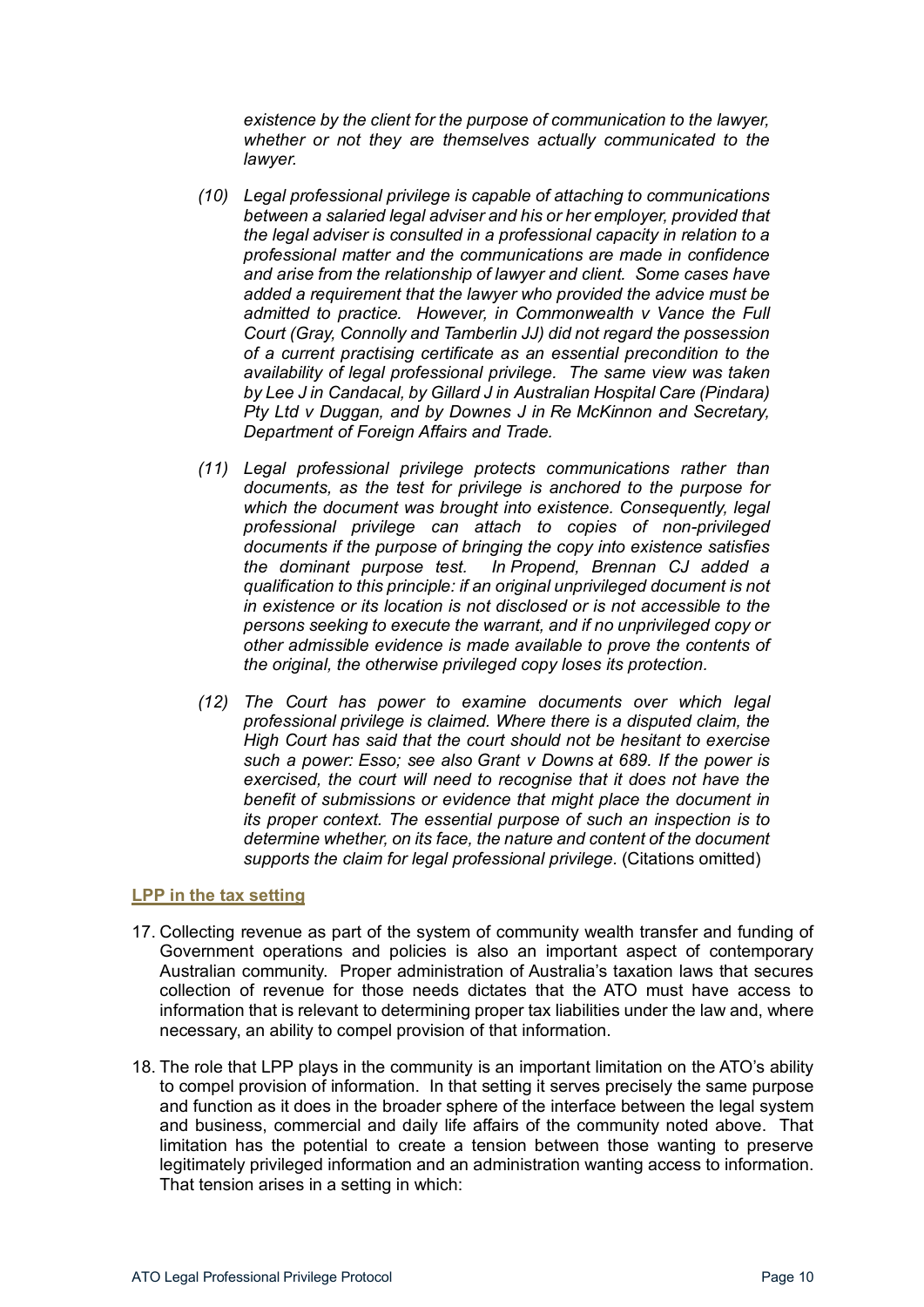- (a) lawful exercise of the Commissioner's coercive powers to compel production of documents and information requires:
	- (i) a practical opportunity to claim legal professional privilege; $^{21}$  $^{21}$  $^{21}$  and
	- (ii) a reasonable period of time for compliance; $22$
- (b) the authorities, to the effect that it is necessary to undertake a document-bydocument analysis to sustain privilege claims, were informed by and dealt with times and practices before the introduction of photocopying technology and more recently electronic and digital communication technologies which have changed the way people communicate;
- (c) contemporary society engages with advisors, at times large teams of advisors, through significant use of email and similar electronic communication which increases the volume of documents in which privileged communications can appear, and, more so than photocopying technology, can lead to errors in managing and making privilege claims: $23$
- (d) modern electronic means by which business executives and their advisory teams communicate can repeat the content of privileged communications in further communications, for example as the tree of an email retained in subsequent emails branching off in various directions such that privileged content can legitimately and appropriately be disseminated to a significant number of interested people as part of many subsequent communications each of which needs to be examined;
- (e) the law generally, and the LPP doctrine and its management in particular, must evolve and adapt to a world in which communication is effected by new technologies;<sup>24</sup>
- (f) there is variability in the tests required to demonstrate an LPP claim which turn very much on the circumstances of a particular case;
- (g) consistent with sections 37N and 37M of the *Federal Court of Australia Act 1976* (Cth) (**Federal Court Act**):
	- (i) the process of determining privilege issues should not be made unduly complicated, extended and rendered unacceptably expensive;<sup>[25](#page-10-4)</sup> and
	- (ii) in making determinations of privilege (and processes leading up to them should be treated on the same footing), avoiding expense of access to the law is a relevant consideration.<sup>[26](#page-10-5)</sup>
- 19. In this regard, the observed outcomes of various of the Commissioner's audit enquiries that ask extensive questions concerning transactions and affairs and their related

<span id="page-10-0"></span><sup>21</sup> *Citibank* at [17], [22], 26] & [36] (Bowen CJ & Fisher J) and [35] & [36] (French J); *JMA Accounting Pty Ltd v Commissioner of Taxation* [2004] FCAFC 274 at [12] to [14] (Spender, Madgwick & Finkelstein JJ); *Construction Forestry, Mining and Energy Union v Commissioner of the Australian Federal Police (No 2)* [2016] FCA 833 at [127]-[128] (Reeves J).

<sup>22</sup> *Hart v Deputy Federal Commissioner of Taxation* (2005) 148 FCR 198 at [23] (Greenwood J).

<span id="page-10-2"></span><span id="page-10-1"></span><sup>23</sup> *See Expense Reduction Analysts Group Pty Ltd v Armstrong Strategic Management and Marketing Pty Ltd*  (2013) 250 CLR 303 French CJ, Kiefel, Bell, Gageler and Keane JJ at 320 [48] and the reference to *ISTIL Group Inc v Zahoor* [2003] 2 All ER 252 at 269, [72].

<sup>24</sup> *Propend* at 585 (Kirby J).

<span id="page-10-4"></span><span id="page-10-3"></span><sup>25</sup> *Kirby v Centro Properties Limited (No 2)* [2012] FCA 70 at [30] (Bromberg J).

<span id="page-10-5"></span><sup>26</sup> *Propend* (1997) 188 CLR 501 at 555 (McHugh J) and at 571 (Gummow J).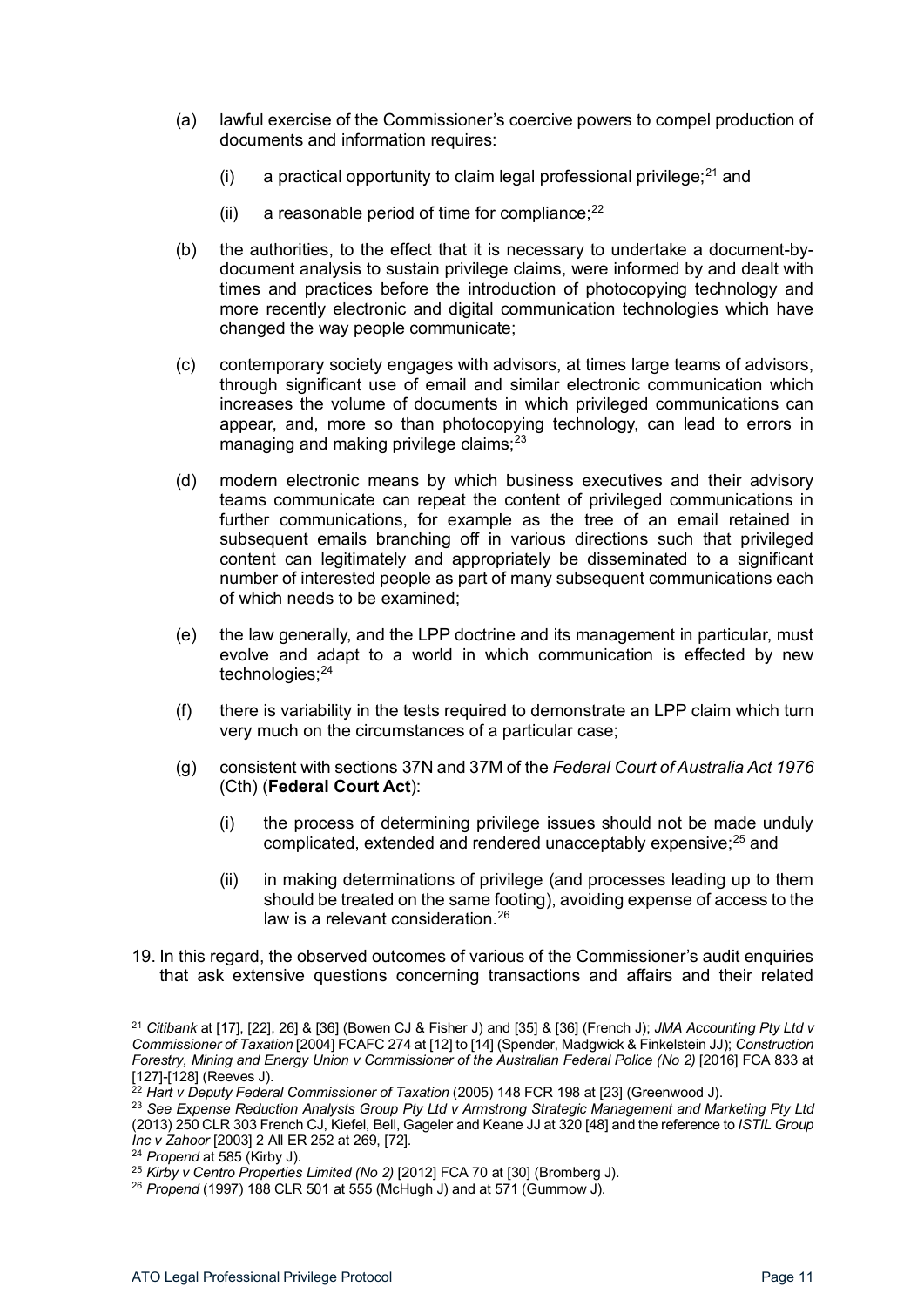planning, at times over a considerable period of time, and in which a significant number of corporate executives and advisory teams participate, bears reflection and thought. The nature of these enquiries at times calls for production of many thousands of documents. Computer search technology using keywords has revealed multiple cases of tens of thousands of documents, if not hundreds of thousands of documents, meeting the terms of an information request from the Commissioner. Within that population there can be documents numbering in the low tens of thousands which have indicators of privileged content. Those indicators might be names of law firms, names of lawyers, and names of projects which were used for the purposes of seeking and delivering legal advice. Further, expansive requests which involve the detail of many thousands of documents may stretch the resources of the larger law firms and be well beyond the practical capability of many smaller firms that make up the vast majority of legal practitioners in Australia. In this sense there is little public utility in a Protocol that has thresholds that cannot practically be met.

- 20. Quite clearly not all of the features of the current setting where the tension arises as noted in paragraph [\[18\] above](#page-9-1) are always harmonious.
- 21. Consistent with paragraphs [\[6\]](#page-5-6) and [\[7\] above,](#page-5-7) the Law Council's view is that it is in both the Commissioner's and the community's interests, if at all possible, to achieve the dual goals of:
	- (a) providing the Commissioner the documents to which he is entitled; and
	- (b) preserving confidentialities that LPP claimants are entitled to preserve,

in a manner that is not unduly complicated, extended and rendered unacceptably expensive without resorting to court processes to determine whether the LPP doctrine applies to any particular document or part thereof wherever possible.<sup>[27](#page-11-1)</sup>

22. It is noted, however, that where disputes are unable to be resolved there remains a need for the Federal Court and the Supreme Court of each state and territory to have appropriate arrangements in place to cater for hearing applications on short notice concerning disputed privilege claims in federal investigations.[28](#page-11-2)

#### <span id="page-11-0"></span>**Legal practitioners' ethical duties and LPP**

- 23. When responding to ATO requests for information, whether made directly to lawyers or to their clients, Australian legal practitioners need to have regard to their ethical duties and professional obligations, including the obligation not to disclose any information which is confidential to a client except, relevantly, where authorised by the client or where disclosure is compelled by law.<sup>[29](#page-11-3)</sup>
- 24. Failure to comply with ethical duties and professional obligations is conduct capable of constituting unsatisfactory professional conduct or professional misconduct. [30](#page-11-4) In addition, a breach of such duties and obligations may amount to professional misconduct at common law and potentially serious repercussions. A legal practitioner who breaches his or her ethical duties and professional obligations may become liable

<span id="page-11-1"></span><sup>&</sup>lt;sup>27</sup> Contemporary civil procedure rules oblige parties at least to attempt to do so: see Federal Court Act, Part IV and rules related thereto.

<span id="page-11-2"></span><sup>28</sup> See, Australian Law Reform Commission *Privilege in Perspective: Client Legal Privilege in Federal* 

<span id="page-11-3"></span>*Investigations (ALRC Report 107)* (February 2008), Recommendation 8-10.<br><sup>29</sup> See, for example, the Australian Solicitors' Conduct Rules (**ASCR**) at Rules 9.2.1 to 9.2.2, as set out in the *[Legal Profession Uniform Law Australian Solicitors' Conduct Rules 2015](https://legislation.nsw.gov.au/view/html/inforce/current/sl-2015-0244)*, applying in New South Wales and Victoria, with similar rules applying in all other states and territories.

<span id="page-11-4"></span><sup>&</sup>lt;sup>30</sup> Under the statutory definitions contained in the legal profession laws of each State and Territory.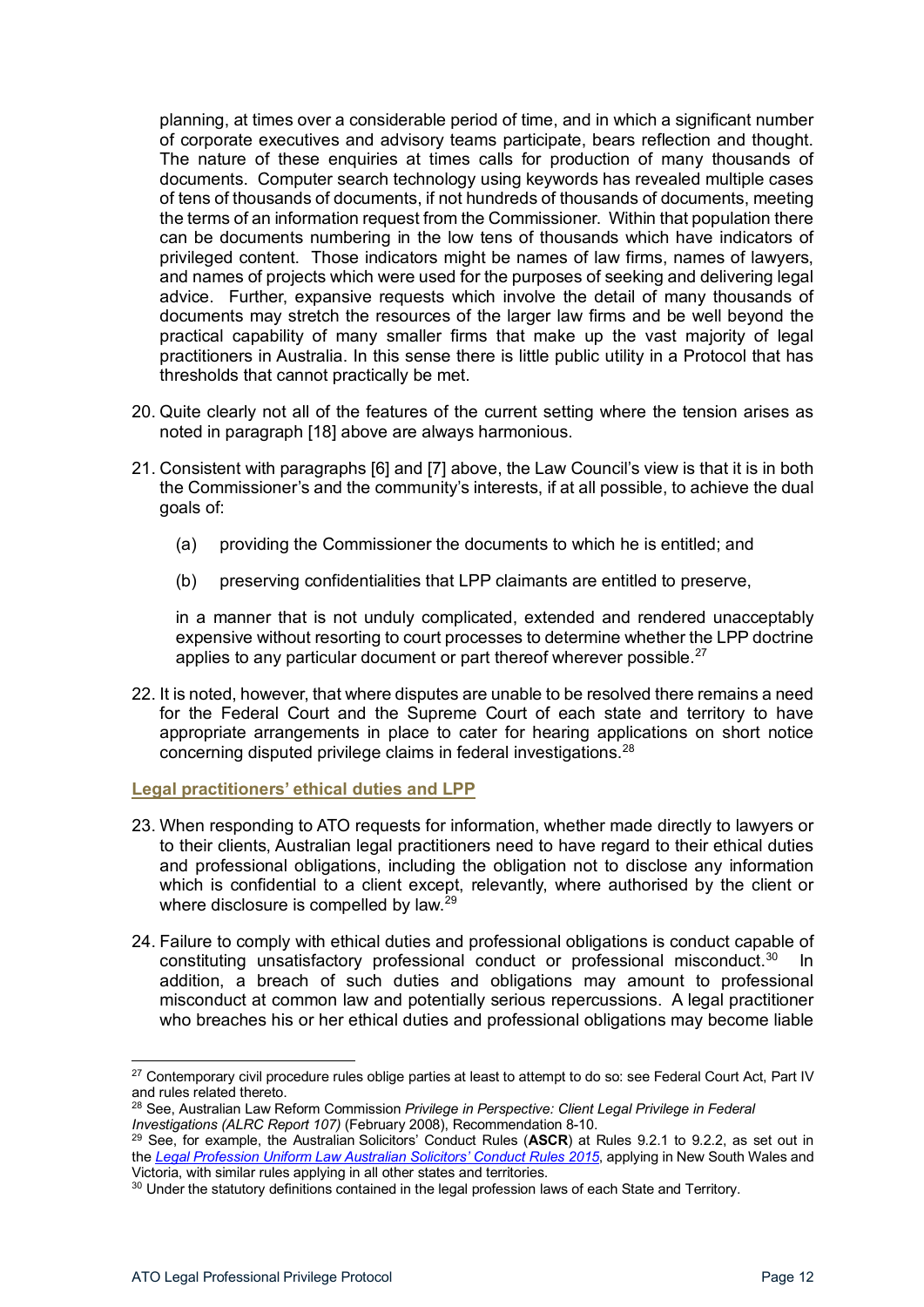to both disciplinary action, and damages at common law for breach of contract and professional negligence.

- 25. Revealing any privileged information in a setting where privilege is not abrogated will be problematic for practising lawyers in this context. More problematic is the content of a government sponsored document that suggests that it may be permissible to do this and assures readers that such disclosures will not, of themselves, constitute a waiver of privilege as this has the potential to be misleading for a sector of the community in that it will have an air of authority which is misplaced.
- 26. Observing the terms of the consultation draft Protocol in full could potentially involve a breach of the practitioner's ethical obligations and professional duties to pursue the proper administration of justice and paramount duty to the court; and to act in the best interests of the client  $31$
- 27. In those circumstances, practitioners have no choice but to properly claim privilege to which their client is entitled according to the current law; even if to do so would not comply with the ATO's requirements under the consultation draft Protocol and risk invoking sanctions against themselves, their law practice and/or their client. This inherent conflict can only be resolved by amending the consultation draft Protocol to be fully consistent with the current law of privilege.

### <span id="page-12-0"></span>The consultation draft Protocol – general comments

#### <span id="page-12-1"></span>**The consultation draft Protocol and previous feedback**

28. The Law Council welcomes those areas in the consultation draft Protocol that have been amended to reflect previous feedback provided by its Working Group. In particular, the concept of showing privilege claims processes on a spectrum and indicating the likely response to processes on different ends of a spectrum, as a concept, is a particularly good one. The processes indicated at the ATO preferred end of the spectrum of claims processes are not always processes the Law Council agrees with, but the concept is a helpful one. The submissions outlined below have been further developed in response to ongoing concerns with the consultation draft Protocol, and where appropriate, suggest how the Law Council believes further improvements can be made.

<span id="page-12-2"></span>**A solution designed to meet needs**

- 29. The Law Council recognises that the ATO takes issue with contrived arrangements, or relationships which purport to attract LPP in an effort to conceal matters from it as expressed at paragraphs 11 and 12 of the consultation draft Protocol. Without commenting substantively on any particular instance, the Law Council notes that if there are abuses of elements of the system of administration of justice by lawyers who are part of that system:
	- (a) then those abuses need to be addressed; and
	- (b) such circumstances are rarely encountered, are not the norm in behaviours of practising lawyers in Australia or clients for whom they act, and should not inform a protocol that is designed to apply across the board.

<span id="page-12-3"></span><sup>31</sup> See, for example, ASCR Rule 4 as set out in the *[Legal Profession Uniform Law Australian Solicitors'](https://legislation.nsw.gov.au/view/html/inforce/current/sl-2015-0244)  [Conduct Rules 2015](https://legislation.nsw.gov.au/view/html/inforce/current/sl-2015-0244)*, applying in New South Wales and Victoria, with similar rules applying in all other states and territories.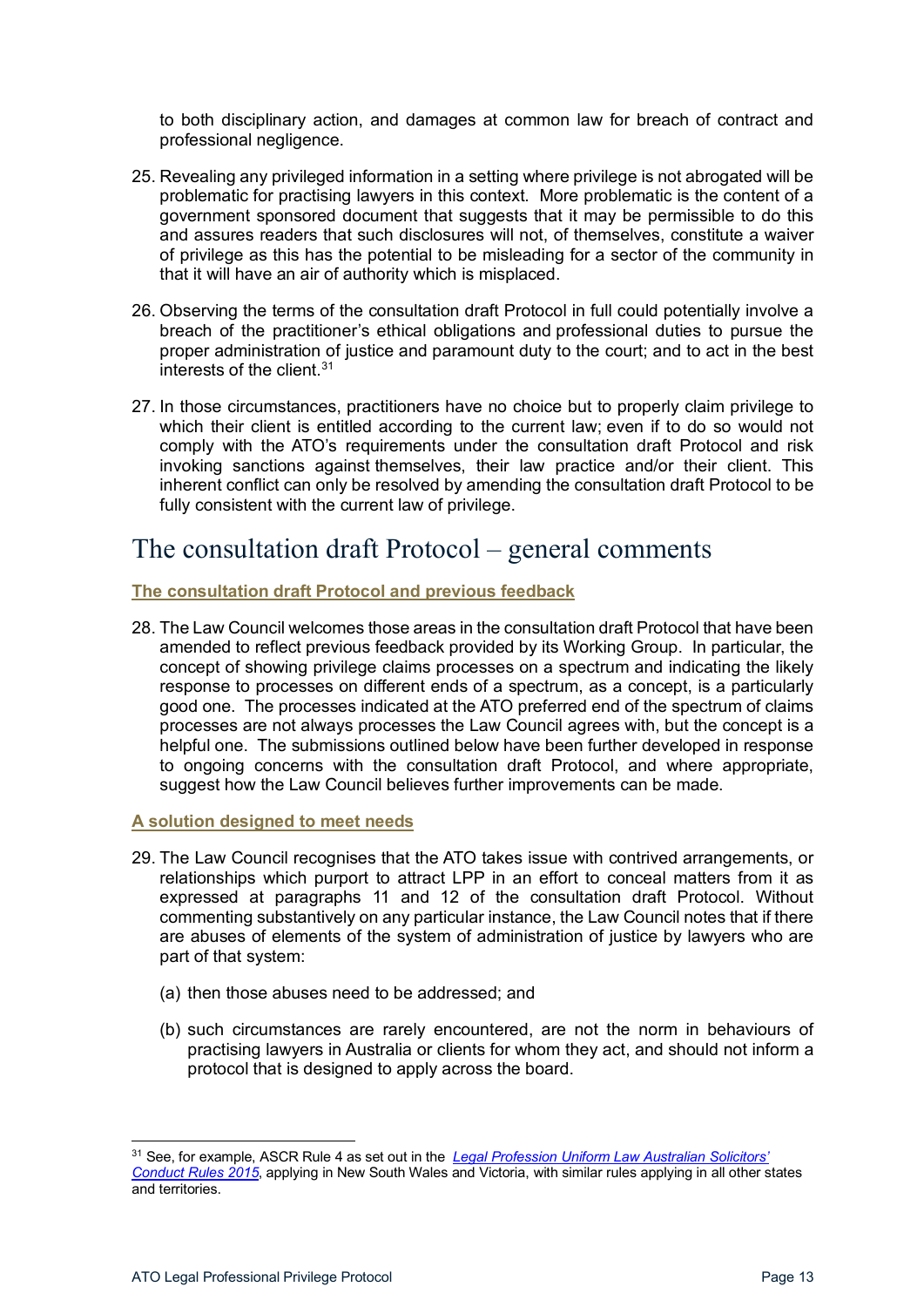- 30. There is one case currently on foot of which the Law Council is aware that the ATO has those concerns. However, the tenor of the consultation draft Protocol seems to be a response to contrived arrangements as if those arrangements are across the board problems when they are not. The tenor of the consultation draft Protocol seems to be an attempt to identify such contrived arrangements on an assumption that they are likely to be widespread when there is no evidence thereof of which the Law Council is aware.
- 31. For example, subparagraph 16(a)(ii) of the consultation draft Protocol requires an evaluator to 'see if' the overarching relationship gives rise to any of the 'concerns' set out at Addendum 1. These concerns do not directly state legal principles, but rather describe various general categories of conduct said to be an abuse.
- 32. The task of the evaluator here should be to assess whether the lawyer-client relationship exists as a matter of law and the dominant purpose of the communication, not to address each of the ATO's administrative concerns (which we expect would not be an issue in the vast majority of engagements, at times even where non-lawyers are involved).
- 33. However, if reference to the 'concerns' must be retained, a better way to do so is to state at paragraph 16:

*evaluate the overarching service/engagement or relationship to see if it is capable of establishing the requisite lawyer/client relationship, having particular regard to whether the relationship gives rise to any of the concerns referred to in Addendum 1;* 

- 34. This flavour is also manifest in, among others, the level of detail required to particularise privilege claims.
- 35. In a setting where the Commissioner is supportive of members of the community obtaining good advice and, consistent with the LPP doctrine, claims no interest in intruding into the details of what that advice is, it is difficult to understand why the consultation draft Protocol appears to request information touching upon the subject matter in respect of which advice is given. That makes the sentiments expressed in support of people obtaining advice and respecting the LPP doctrine difficult to reconcile. In a case without features of dual roles of the legal adviser, there would be no reason for insisting on this type of information (see item (4) at paragraph [12 above\)](#page-7-8).
- 36. Even if, on occasion, this information can assist the Commissioner in placing the relevant document in a sequence of documents or communications from, or between, those in a setting where it is not immediately clear that legal services are being provided, or that the provider of the service is acting in a legal capacity, asking for information that might assist in these more complex cases across the board in all cases could be considered an overreach of what is needed. In the straightforward setting, and until there is reason to approach a circumstance on the footing that there is cause for potential confusion as to the underlying advisory relationship, there is no call for this type of information to assist the Commissioner in any material way.
- 37. Given the relative minority of instances of the kind of arrangements of which the ATO has concerns, it seems inappropriate to have the consultation draft Protocol framed in terms that give the impression that it is addressing these sorts of concerns across the board. As detailed below under the heading 'Practicalities of compliance', the consultation draft Protocol asks for a level of information which is beyond what is ordinarily provided in commercial matters and represents or imposes a workload in management not seen in circumstances where the losing party to the tussle over privileged documents would be obliged to meet the cost of the exercise.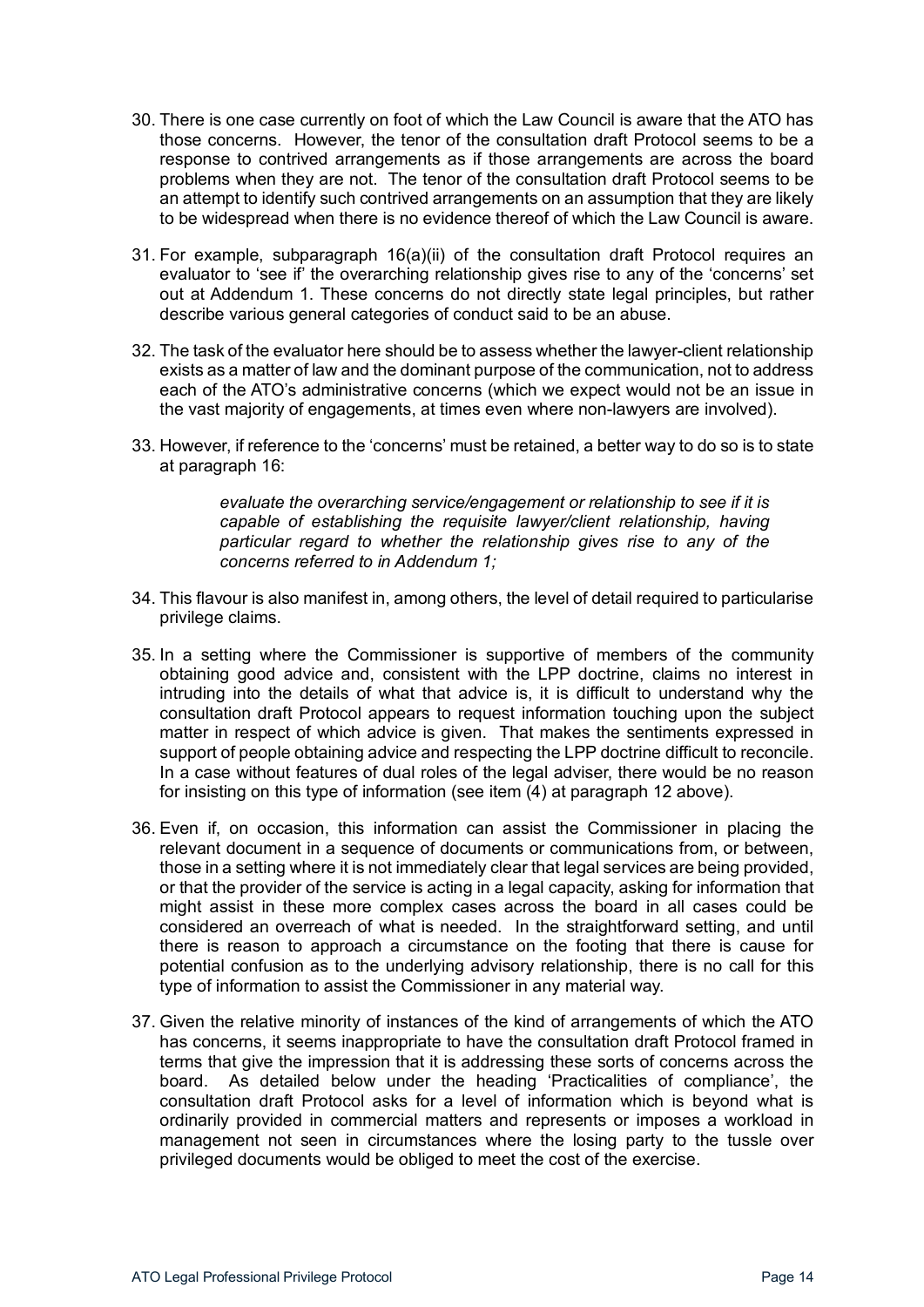#### <span id="page-14-0"></span>**Terminology within the consultation draft Protocol**

- 38. The consultation draft Protocol identifies the processes the ATO would like taxpayers to adopt in making LPP claims. However, it uses terminology which suggests that the ATO's desired approach reflects the law or generally accepted procedures.
- 39. For example, the heading above clause 28 is 'standard particulars', a term that is used elsewhere throughout the consultation draft Protocol. The Law Council considers that there is no such thing as 'standard' particulars and suggesting otherwise is problematic. Terminology like 'ATO preferred particulars' is more appropriate.
- 40. Likewise, the phrase 'recommended approach' used throughout the consultation draft Protocol should be amended to read 'the ATO's preferred approach' (or similar) to better reflect the intent of the document.
- 41. To ensure the consultation draft Protocol properly reflects the ATO's view of its purposes and expectations as administrator, the Law Council is also of the view that in Addendum 1, the following amendments should be made:
	- (a) replacing the second sentence at paragraph [6] with:

*Our information gathering activities are directed to obtaining access to the facts which help us to make a correct assessment of tax, and our intent is to support you to make LPP claims where the communications covered by a formal notice are privileged.*

- (b) replacing the opening words at paragraph [7] (before the table), with 'Our expectations in relation to the respective roles with regard to LPP can be summarised as follows'; and
- (c) deleting the first sentence in paragraph [11], which would be covered by the above amendments to paragraph [6].

#### <span id="page-14-1"></span>**Practicalities of compliance**

- 42. The Law Council has consistently said that where a Commonwealth agency requests a description of privileged material, including the date the material was created and a general description of how privilege arises, this should be provided.<sup>32</sup> However, with regard to clauses 13, 16 and 28 of the consultation draft Protocol, the Law Council considers performing all of the required steps, and assembling all the required particulars, for each individual document, including every copy, attachment and every email in every email chain, is impractical in large-scale information requests. It is not unusual for many thousands of documents to be responsive to a notice or Request for Information, and many of these might be privileged, such as where lawyers were involved in a complicated merger or acquisition.
- 43. Moreover, such an approach would be unnecessary in light of authority relating to claims of privilege in such circumstances, as Thawley J said in *Kenquist Nominees Pty Ltd v Campbell (No 5)*:

*Where a lawyer has been retained for the purposes of providing legal advice in relation to a particular transaction, communications between the lawyer and client relating to the transaction will prima facie be privileged, notwithstanding they do not contain advice on matters of law; it is usually* 

<span id="page-14-2"></span><sup>32</sup> For example, see, Law Council of Australia, *Client Legal Privilege and Federal Investigatory Bodies* (4 June 2007), 45.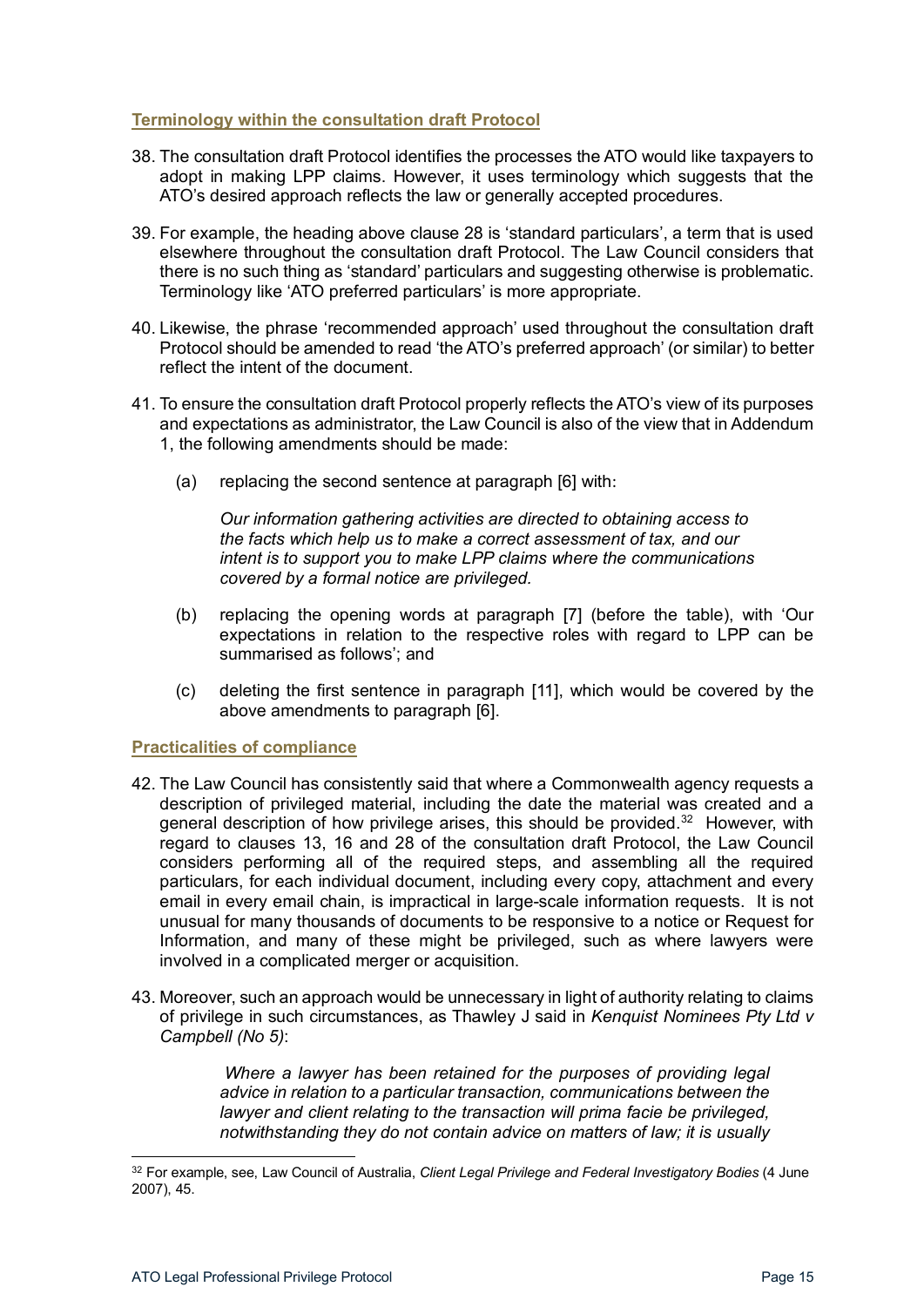*enough that they are directly related to the performance by the lawyer of his or her professional duty as legal adviser to the client.*[33](#page-15-1)

- 44. This is especially a problem with subparagraphs 16(b) to 16(d) of the consultation draft Protocol. The requirement to evaluate and *particularise* the role and capacity of every person involved in the preparation of each of thousands of documents is unrealistic and will make the consultation draft Protocol unworkable in such cases.
- 45. At a minimum, the consultation draft Protocol should recognise this problem and indicate that the Commissioner will work with respondents on a case-by-case basis to agree on a more balanced, practical way of giving the ATO a reasonable level of information in such cases.

#### <span id="page-15-0"></span>**Waiver of LPP**

- 46. Due to the level of detail the Commissioner expects taxpayers to provide by way of particulars, it is not difficult to envisage scenarios where taxpayers will disclose the contents of an otherwise privileged communication by following the consultation draft Protocol. This is problematic because:
	- (a) the consultation draft Protocol does not categorically exclude the possibility that the Commissioner will claim that LPP has been waived. It merely states in Addendum 2 that providing particulars will not of itself be said to amount to a waiver. The Commissioner therefore leaves it open that he might allege waiver in some cases;
	- (b) the Commissioner may well say that he will not assert waiver but that does not prevent a court from independently finding that privilege has been waived. Therefore, if a privilege dispute ends up being litigated, following the consultation draft Protocol may cause a taxpayer to have waived privilege; and
	- (c) the Commissioner has the power to share information with other government agencies and regulators. While the Commissioner may not assert that there has been a waiver, another regulator in receipt of information provided by the Commissioner might.
- 47. Further clarity is required as to what is meant by the statement in Addendum 2 of the consultation draft Protocol that the Commissioner will not contend waiver. The Law Council particularly queries whether this means the ATO:
	- (a) will not seek access to the underlying communication; or
	- (b) will not use the information obtained by way of particulars provided by a taxpayer who follows the Protocol.
- 48. It is assumed that it means (a), given the authorities $34$  establish that once the Commissioner has information, he has a positive duty to use the information if it is relevant to the making of an assessment (e.g. the topic on which legal advice has been obtained could be relevant to the assessment of penalties). The consultation draft Protocol needs to clearly distinguish waiver in the strict legal sense from the Commissioner's ability (or obligation) to use information. There will be taxpayers and

<sup>33</sup> [2018] FCA 853 at [15].

<span id="page-15-2"></span><span id="page-15-1"></span><sup>34</sup> See *Denlay v FCT* (2013) 211 FCR 344 (*Denlay*) and *Donoghue v Commissioner of Taxation* (2015) 237 FCR 316 (*Donoghue*).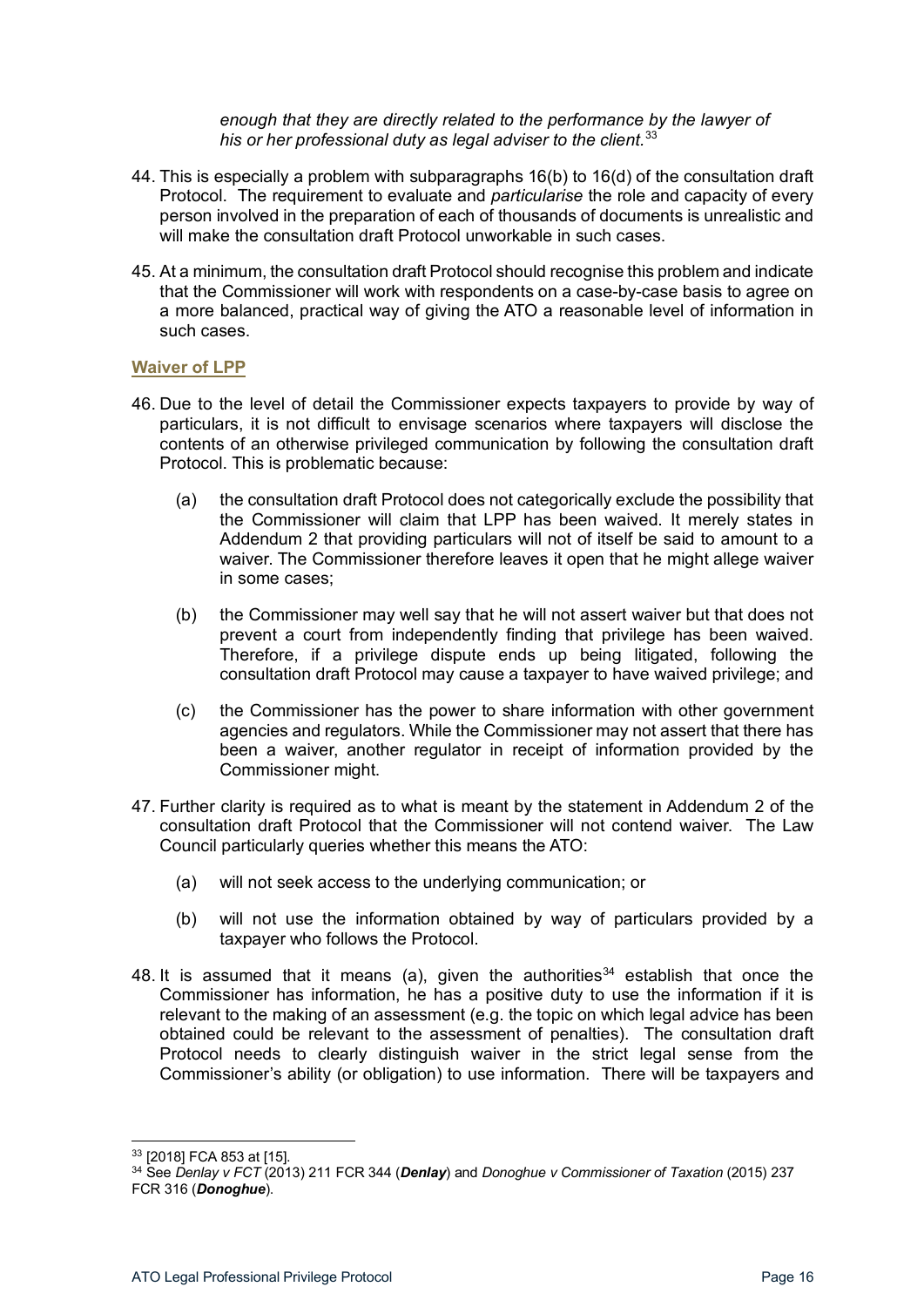advisers who will interpret the 'no waiver' reassurance to be broader such that the consultation draft Protocol could be misleading.

- 49. Further, whilst the Commissioner will generally have discretion whether to disclose protected information to another agency, the Commissioner may well consider that it is lawful and appropriate, if not necessary, to disclose to another agency despite the representation in Addendum 2.
- 50. Given that the Commissioner cannot take a position contrary to statutory obligations, an additional sentence in Addendum 2 is required to ensure users of the Protocol are aware of the risks. A suggested addition to Addendum 2 is as follows:

*The Commissioner, once in possession of information arising from the making of LPP claims in accordance with our recommended approach, is obliged to make use of that information or disclose to other agencies as permitted or required by law.*

#### <span id="page-16-0"></span>**Involvement of non-lawyers**

- 51. Some of the concerns listed in Addendum 1 do not seem limited to engagements involving non-lawyers but could also involve 'pure' legal engagements that are nonetheless abusive in the ATO's eyes (for example, the concerns in subparagraphs 12(a) and (d)). It would be better therefore to refer first to the 'concerns' more generally at paragraph 10, rather than imply that it is only 'specific' engagements that can ever be abusive or give rise to the concerns.
- 52. Further, paragraph 11 of the draft Protocol suggests that the mere involvement of junior non-lawyer staff such as law graduates or paralegals, acting under the direction or supervision of lawyers, will trigger the 'specific' assessment category. These are the kind of arrangements that have been in place in law firms for decades. There has never been and is not any need to have concerns with this feature of the provision of legal services. Large numbers of these types of legal engagements would be unintentionally caught by the current wording. The Law Council therefore proposes that the following words be added to the first and third rows of the table:

*, other than non-lawyers acting under the supervision or direction of a lawyer to whom they are subordinate (such as, for example, paralegals, clerks, law graduates and executive assistants).*

53. The singling out of involvement of non-lawyers also raises a broader issue of multidisciplinary practices and how non-lawyers in those structures should properly be acknowledged in the consultation draft Protocol.

<span id="page-16-1"></span>**References to 'capacity'**

- 54. References to 'capacity' at paragraphs 16(d) and 22 can be confusing. In particular, for a given communication:
	- (a) given by a lawyer (whether or not they also hold other qualifications);
	- (b) pursuant to, and understood by the client to be pursuant to, a formal legal engagement; and
	- (c) whose content has the objective quality of legal advice because that is its dominant purpose;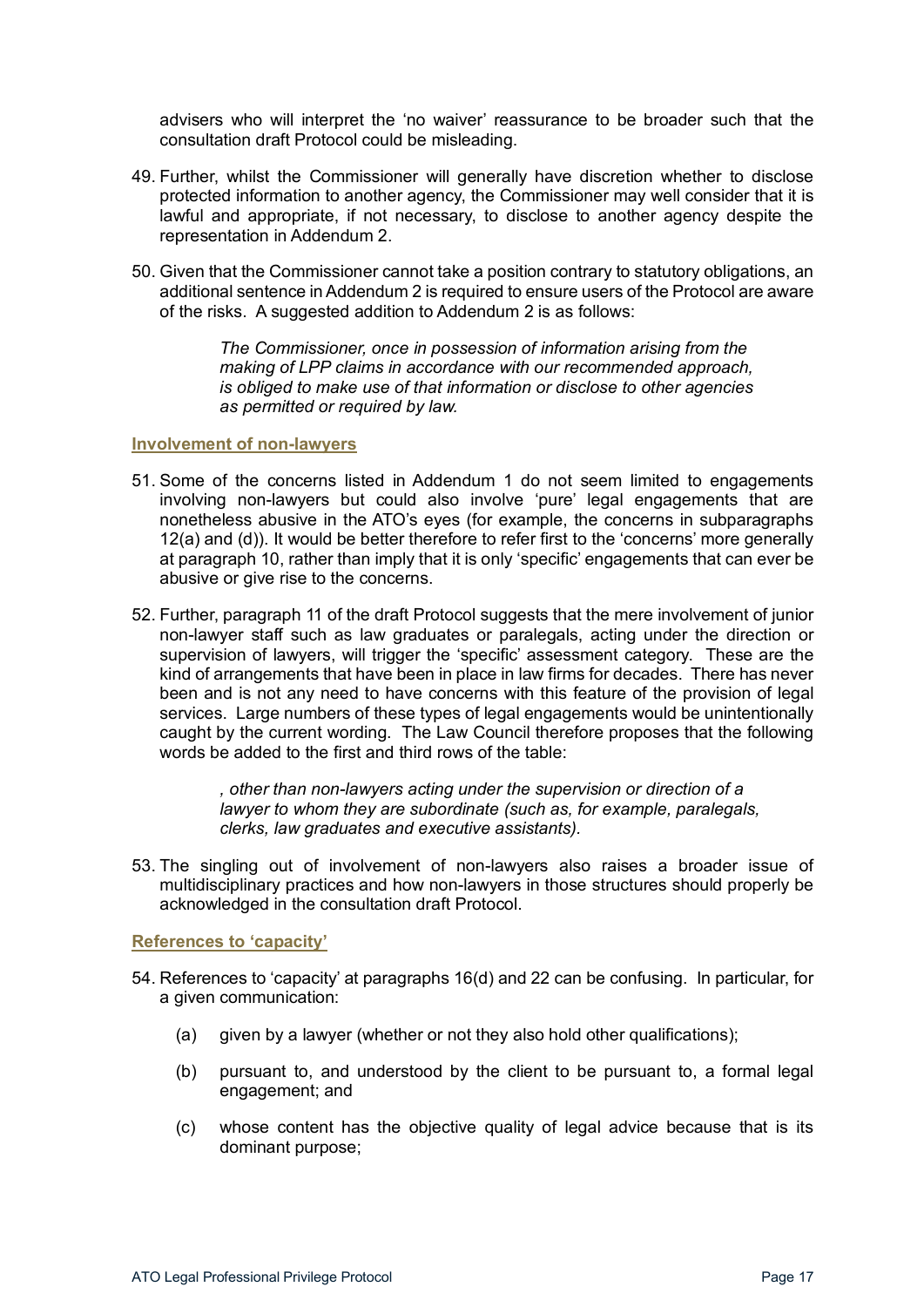then absent factors to the contrary, it seems reasonable to proceed on the basis that the individual acted in his or her capacity as a lawyer in making the communication.

55. Further, the consultation draft Protocol in some places refers to 'specific capacity' and in others merely to 'capacity'. Assuming that no difference in meaning was intended, it would be clearer to use only one of these expressions.

#### <span id="page-17-0"></span>**Subject line or topic, and suggested best practice particularisation of the purpose of the communication**

- 56. The issue of whether the subject line of the communication needs to be disclosed to the Commissioner is currently before the courts. For that reason alone, it should not be sought in the consultation draft Protocol.
- 57. Nevertheless, because of the ethical issues that arise for lawyers, it is necessary to comment substantively in any event. The topic or subject matter upon which advice is given, or in respect of which advice is sought, is as much a part of the confidential communication as is the other parts of the content of that communication. For that reason, it is immune from compulsory disclosure. A government agency asking for this type of information can unwittingly lead a member of the public who is not regularly involved in the law of LPP to think that it is appropriate that this information be provided. If it were to be provided by a practising lawyer, it may put the practising lawyer in breach of his or her ethical duties to their clients (see also the 'ethical duties' section above).
- 58. Quite apart from the ethical issues noted above, it is difficult to see how this material could inform whether the communication itself could be privileged. Legal advice, or a request for it, usually has two elements: the first being the subject matter on which the advice is sought, which can be a matter of day-to-day life, or ordinary commercial and business affairs; and a legal element, which could be one of a common-law remedy or right or obligation, an equitable remedy or right or obligation, or the operation of a particular statute. The topic or subject matter of any communication could be an identifier of either the day-to-day life event or the relevant legal aspect upon which advice is sought, or a combination of both, or none of them. Similarly, the title to a document might be somewhat benign, for example, *memorandum*, *request for advice* or *advice*. Given this range of possibilities only some of the possibilities could throw light on whether the content of the document is properly privileged. Just because the title to a document, in many circumstances, would not throw light on the content in a way that would suggest that it is privileged, does not detract from the proposition that the document and the communication that it embodies is privileged.
- 59. Similar sentiments can be expressed in relation to the particulars that the Commissioner says are best practice in explaining the purpose of a communication at paragraph 28 of the consultation draft Protocol. Suggesting that a claim should outline the nature of a transaction and the particular part of a particular enactment in establishing the purpose of the communication reveals the content of the communication. It is unnecessary for an assessment of whether LPP applies, as the privilege does not depend on which particular provisions of the law are advised upon nor the nature of the transaction. No greater assurance would be provided to the Commissioner if the person making the claim said that it concerned advice about a lawful commercial transaction in the context of a State or Commonwealth statute and some common law rights.
- 60. Each of these descriptions, namely the non-revealing type above and the description in the table at the foot of paragraph 28 of the consultation draft Protocol would allow the same assessment to be made with the former approach preserving the confidentiality that the holder of the privilege is entitled to have preserved. Insisting on the more specific does not assist, and encroaches on impermissible territory.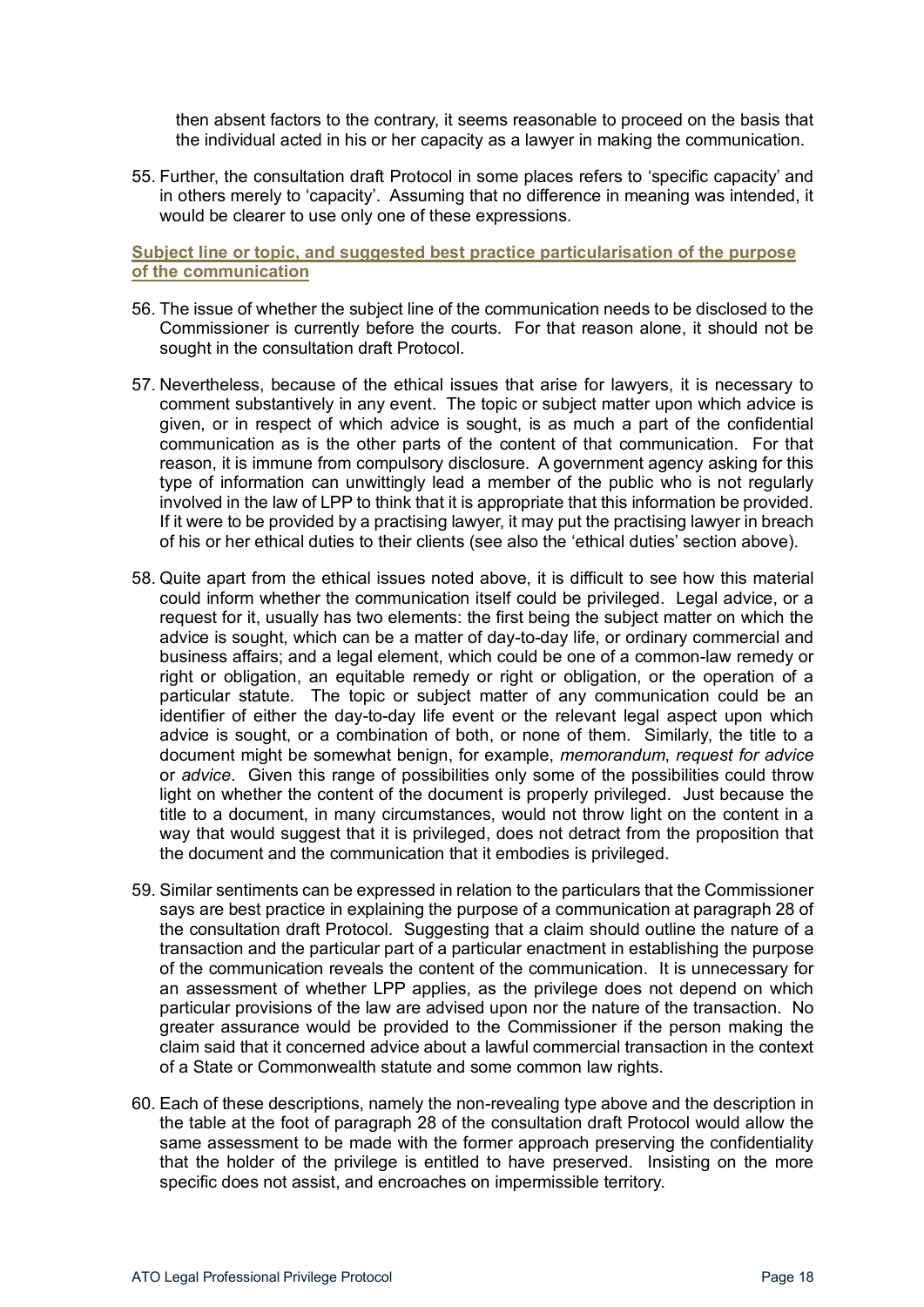#### <span id="page-18-0"></span>**Name of client**

61. In addition to the above, paragraph 28 of the consultation draft Protocol recommends that the name of the privilege holder be provided to assist in the assessment of a claim of privilege. The Law Council notes that while the names of clients involved in privileged communications are not usually privileged, if the ATO proposes to ask for this information in its desired particularisation of privilege claims, it should include a warning that these particulars ought not be provided where to do so would reveal privileged communications.[35](#page-18-2) 

#### <span id="page-18-1"></span>**Civil / administrative penalties and the fraud, crime or improper purposes circumstance**

- 62. Subparagraph 25(n) of the consultation draft Protocol asserts that communications or documents in the furtherance of an act that renders someone liable to an administrative penalty are 'usually' not privileged. To our knowledge, there is no authority for that proposition. The subsistence of LPP cannot depend upon whether the Commissioner – conceivably many years after the communication was made – chooses to impose an administrative penalty in relation to events or a transaction canvassed in a communication. The common law does not recognise a 'civil penalty' exception to LPP, let alone an exception relating to administrative penalties.
- 63. It is understood that the concept might have been drawn from section 125 of the *Evidence Act 1995* (Cth) (**Evidence Act**). However:
	- (a) section 125 is about adducing evidence in court proceedings; it does not affect the law of privilege more generally and it is therefore unclear what relevance it could have to the consultation draft Protocol;
	- (b) the relevant expression in section 125 of the Evidence Act is 'a fraud or an offence or the commission of an act that renders a person liable to a civil penalty'. Read in context, this reference to 'civil penalty' does not extend to every manner of *administrative* penalty, such as those imposed by the Commissioner under Division 284 of Sch 1 to the *Taxation Administration Act 1953* (Cth) (**TAA**). The distinction, which is recognised, for example, by the Australian Law Reform Commission, [36](#page-18-3) is between court-ordered *civil* penalties for major wrongdoing of a pseudo-criminal nature (albeit that no criminal conviction is recorded and only the civil standard of proof may be required to establish liability), and *administrative* penalties imposed in the normal course by the executive branch of Government. Subdivision 284-C, like the rest of Division 284, is in the latter category; and
	- (c) in any case, the concept is not capable of practical application in the context of the Protocol. It is for the courts, and not for the client, the lawyer or the Commissioner, to determine finally whether anyone is liable for penalties. That can occur only at the culmination of the audit and review process; not during it while the Commissioner is still gathering facts. To illustrate, section 125 of the Evidence Act itself overcomes this problem by expressly allowing the court in question to 'find', for the purposes of determining admissibility, that the communication was made in furtherance of a prohibited act etc, if there are reasonable grounds for doing so. In contrast, no such legal mechanism is

<span id="page-18-2"></span><sup>35</sup> See, *Commissioner of Taxation v Coombes* [1999] FCA 842 at [31]; *Z v New South Wales Crime* 

<span id="page-18-3"></span><sup>&</sup>lt;sup>36</sup> See Principled Regulation: Federal Civil and Administrative Penalties in Australia [2002] ALRC 95 at [2.63] and [2.64].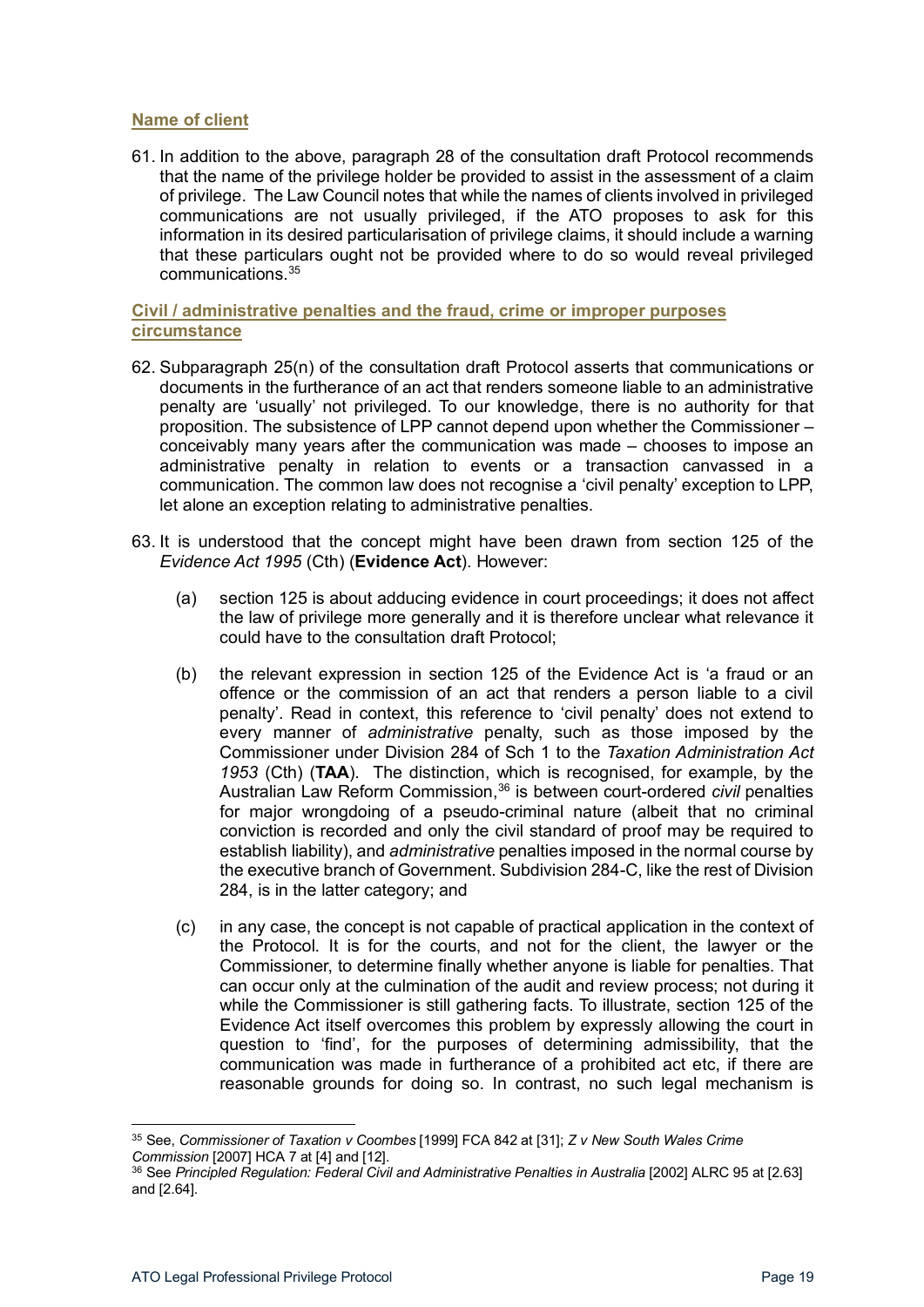available to the Commissioner. Nor would one be appropriate, because the Commissioner is not a court.

- 64. Subparagraph 25(n) gives as an 'example' of relevant penalties, Subdivision 284-C of Schedule 1 of the TAA. If reference to Subdivision 284-C is merely an *example* of a law imposing a civil penalty, then it is not clear why Subdivision 284-B of Schedule 1 would not also be caught by this concept. That would mean that any legal advice given that (in the opinion of the Commissioner) contributed to the incurrence of shortfall penalty, for example because a lawyer advised a client to claim a tax deduction that the ATO believes was not claimable, would not be privileged. That cannot be correct.
- 65. An alternative would be to invent a distinction, for LPP purposes, between normal tax provisions and anti-avoidance rules. However, there is no basis in the law of privilege for such a distinction, nor would it be practicable to go through the tax legislation and accurately classify every provision in this way. Even Subdivision 284-C of Schedule 1 of the TAA resists such classification. Some of the provisions it relates to are General Anti-Avoidance Rules (**GAARs**), others (such as transfer pricing and certain non-arm's length rules) are not. Further, even the GAARs turn on objective purpose, not any finding of fraud, dishonesty or other deliberate wrongdoing, while the notion of tax avoidance does not 'involve any notion of active or passive fault on the part of the taxpayer'.<sup>[37](#page-19-0)</sup>
- 66. LPP does not protect a communication made in the furtherance of a fraud, crime or other improper purposes. As was held in *Propend*:

*Communications in furtherance of a crime or fraud are not protected by legal professional privilege, because the privilege never attaches to them in the first place. While such communications are often described as 'exceptions' to legal professional privilege, they are not exceptions at all. Their illegal object prevents them becoming the subject of the privilege.*[38](#page-19-1)

- 67. The exception, so described, applies to a wide species of fraud, criminal activity or actions taken for an illegal or improper purpose<sup>[39](#page-19-2)</sup> including trickery and 'sham' contrivances.[40](#page-19-3) For example, it has been held to apply to:
	- a) documents brought into existence to defeat the interests of certain creditors;<sup>[41](#page-19-4)</sup>
	- b) documents brought into existence in furtherance of a fraudulent claim for tax  $deductions<sup>: 42</sup>$  $deductions<sup>: 42</sup>$  $deductions<sup>: 42</sup>$
	- c) a deliberate abuse of statutory power. $43$  The offending confidential communication was made by a public authority for the purpose of obtaining advice on how to exceed its statutory powers to prevent others from exercising

<span id="page-19-0"></span><sup>37</sup> *Australasian Jam Co Ltd v Commissioner of Taxation* (1953) 88 CLR 23 at 34.

<span id="page-19-1"></span><sup>38</sup> At 556 (McHugh J) referring to *R v Cox and Railton* (1884) 14 QBD 153. See also:

<sup>•</sup> at 514 (Brennan CJ) referring to *O'Rourke v Darbishire* [1920] AC 581 at 604, 633 and *Kearney* (1985) 158 CLR 500 at 516, 517, 525, 527;

<sup>•</sup> at 545-546 (Gaudron J) referring to *Kearney* (1985) 158 CLR 500 at 528-529 and the cases there cited and *Carter* at 16;

<sup>•</sup> at 568 (Gummow J) referring to *Follett v Jefferyes* (1850) 1 Sim (NS) 3 at 17 [61 ER 1 at 6] and *R v Bell; Ex parte Lees* (1980) 146 CLR 141 at 1152; and<br>• at 591 (Kirby J).

<span id="page-19-2"></span><sup>&</sup>lt;sup>39</sup> *Kearney* (1985) 158 CLR 500.

<span id="page-19-3"></span><sup>40</sup> *AWB v Cole (No.5*) (2006) 155 FCR 30.

<span id="page-19-4"></span><sup>41</sup> *Australian Securities and Investments Commission v Mercorella (No 3)* (*Mercorella*).

<span id="page-19-5"></span><sup>42</sup> *Clements, Dunne & Bell Pty Ltd v Commissioner of Australian Federal Police* (2001) 188 ALR 515. In *Jones v Jones* [2009] VSC 292, Judd J held that the brief remarks in *Clements* in relation to Part IVA and LPP were obiter and respectfully disagreed with them, in detailed analysis set out at [65]-[69].

<span id="page-19-6"></span><sup>43</sup> *Kearney* (1985) 158 CLR 500.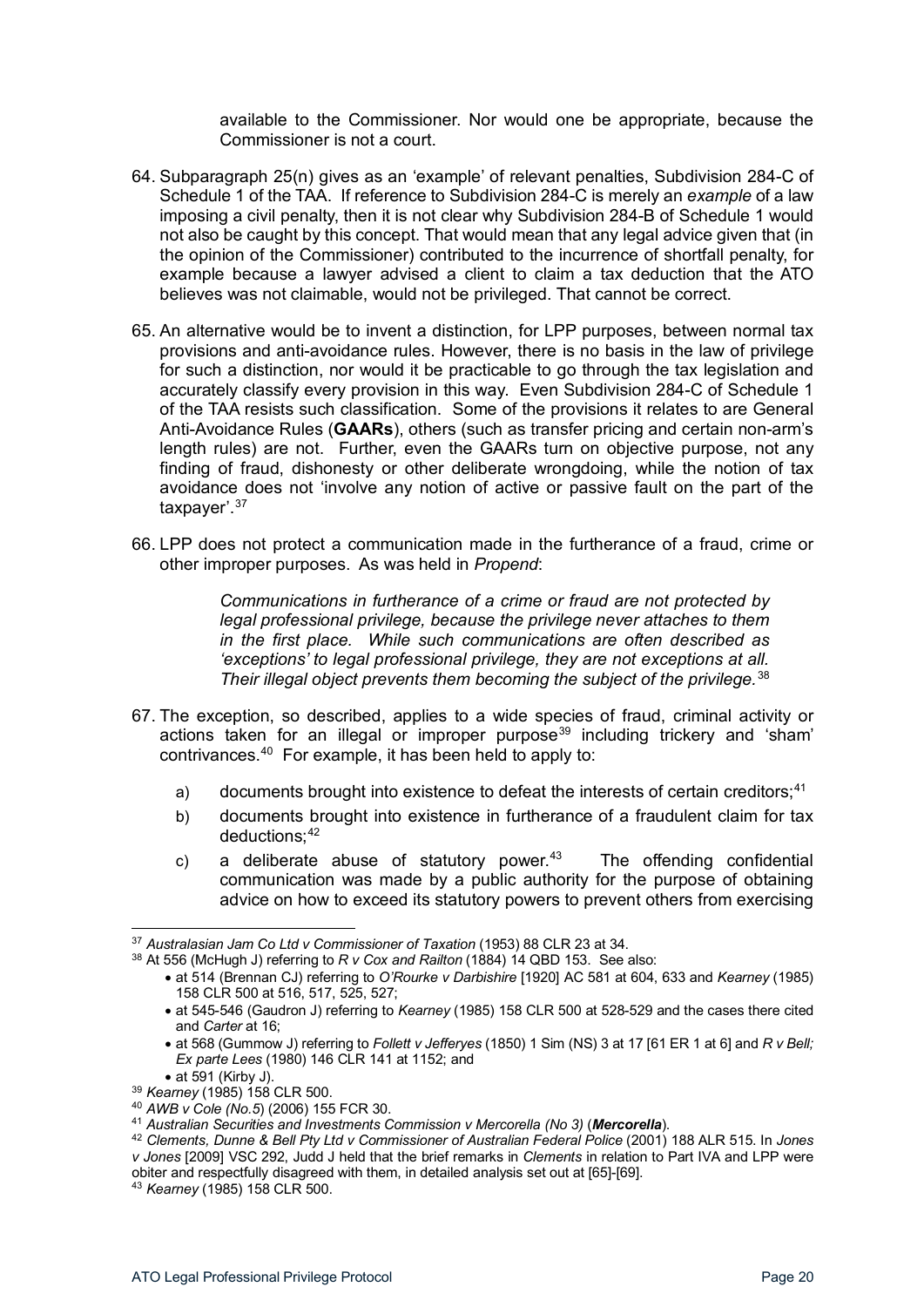their rights to native title claims under the law. The court relied on *R v Bell; Ex parte Lees*[44](#page-20-1) in deciding that a 'higher public interest' would prevail over the competing public interest that LPP should apply; and

- d) documents structured so as to inflate transportation prices and to work a trickery on the United Nations contrary to international sanctions.<sup>[45](#page-20-2)</sup>
- 68. The common thread in these cases is an element of deliberate wrongdoing such as fraud, dishonesty or abuse of power. Tax provisions to which administrative penalties may apply are simply not comparable. Importantly, it does not matter whether the lawyer knows of the illegal purpose. $46$  The relevant illegal or improper purpose may be that of a third party.<sup>[47](#page-20-4)</sup>
- 69. An important distinction needs to be made between furtherance of illegal behaviour and mere recounting of concluded or past illegal behaviour so as to obtain advice.<sup>[48](#page-20-5)</sup> For example, in *Mercorella*, the Federal Court held that LPP would not attach to advice about the creation of the improper security instruments but that it would attach to, for example, advice about the enforceability of the instrument. It is not enough that the communication merely discloses wrongdoing. It must be in furtherance of the wrongdoing, that is, it must be connected in the sense of helping it, advancing it or assisting the wrongdoing.[49](#page-20-6)
- 70. None of the authorities have gone so far as to contend that privilege does not apply in certain civil penalty circumstances. The Law Council submits that this is not a good example to include and, suggests that some of those listed above be preferred if any are required at all, although they may be covered by paragraphs 25(l) and (m), in which case there is no need for 25(n) even in an edited form.
- 71. Further, the current subparagraph 25(n) would discourage taxpayers from seeking advice about the application of Part IVA, transfer pricing and other provisions, for fear that it would not be privileged. Taking Part IVA as an example, the number of Part IVA decisions is relatively small. It is largely lawyers who do the work of 'applying' Part IVA, in the sense of providing advice about the extent to which Part IVA may apply to a potential transaction. It would be contrary to the public interest to penalise and discourage the seeking of such advice. The same goes for transfer pricing and the other relevant provisions.
- 72. If any reference to civil penalty must remain, then it should be made clear that this does not extend to *administrative* penalties such as those imposed under Division 284.

#### <span id="page-20-0"></span>**Timing of provision of particulars**

73. There is no obligation to provide particulars of privilege claims unless specifically asked for in a notice under section 353-10 of Schedule 1 to the TAA. Even less is there an obligation to provide particulars of privilege claims at the same time as responding to the section 353–10 notice which identified populations of privileged and non-privileged documents.

<span id="page-20-1"></span><sup>44</sup> (1980) 146 CLR 141.

<span id="page-20-2"></span><sup>&</sup>lt;sup>45</sup> *AWB v Cole (No.5) (2006) 155 FCR 30.*<br><sup>46</sup> *Baker v Campbell (1983) 153 CLR 52.* 

<span id="page-20-4"></span><span id="page-20-3"></span><sup>&</sup>lt;sup>47</sup> Clements, Dunne & Bell Pty Ltd v Commissioner of the Australian Federal Police (2001) 188 ALR 515; Capar *v Commissioner of Police* (1994) 34 NSWLR 715; *R v Central Criminal Court; Ex parte Francis & Francis* [1989] AC 346.

<span id="page-20-5"></span><sup>48</sup> *Propend* (1997) 188 CLR 501 at 545 (Gaudron J). See also *P & V Industries Pty Ltd v Porto* [2007] VSC 113 at [27].

<span id="page-20-6"></span><sup>49</sup> *Kaye v Woods* (No 2) [2016] 8 ACTSC 87 at [38].